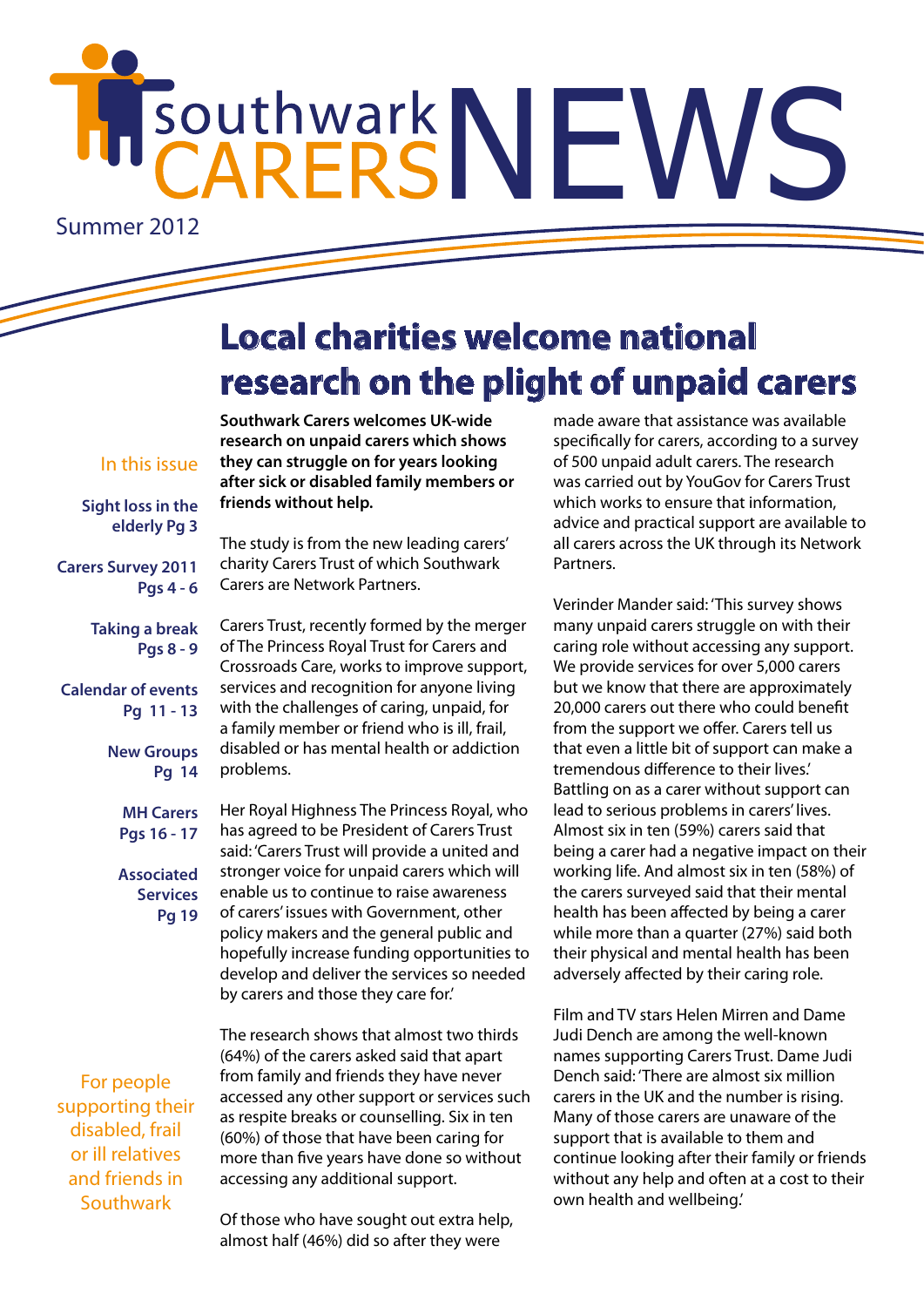# Welcome

**Hi, I hope that this newsletter finds you well.** 

**You will notice that we have had to adapt the way that we work due to increasing costs of resources, for example we will no longer be sending flyers about events, so please do check our website regularly, ring the office to find out what is going on or pop into the office and have a look at our notice boards.** 

**There have also been developments in relation to our office space, our centre at the Walworth Methodist Church is now fully functional and carers are welcome to drop in and use the IT facilities in the Carers Centre, these include 2 state of the art Apple Macs and printers.** 

**We are now co-located at the Southwark Resource Centre in 10 Bradenham Close, London, SE17 2QB from Monday to Friday.** 

**The Book Club is now up and running and we are lending out Kindles for the club. We have a number of new groups and I hope to meet up with you at our various events throughout the coming months, especially those in Carers Week.** 

**The Board has seen a number of changes over the last few months, Daniel Bollingbroke has stepped down due to other commitments. Doreen Gee has also stepped down as a Board member. We would like to thank them both for their dedication to Southwark Carers. I am delighted to report that Linda Edwards has been coopted onto the Board. Profiles of all Board members will be available on our website shortly.**

**Do you have a few spare hours during the week? Would you be willing to volunteer for Southwark Carers assisting in the office or at events? If so please do contact me on Verinder.Mander@ Southwarkcarers.org.uk for an application pack.**

## Stroke survivors 'missing out on recovery services'

Stroke survivors are not making the best possible recovery because of a lack of post-hospital care, according to a report.

More than a third of survivors (38%) surveyed had not been assessed on their health and care needs to help their recovery, a study by the Stroke Association found.

More than half (53%) of people who had suffered a stroke in the last three years had been assessed only once.

A stroke happens when the blood supply to the brain is cut off, this is caused by a clot or bleeding in the brain.

Around 150,000 people have a stroke in the UK every year and more than 1 million are living with the effects of stroke.

Without assessments, patients are missing out on services that are essential to them making the fullest possible recovery, the charity said.

These include physiotherapy, speech therapy and help with washing and dressing.

The government's National Stroke Strategy states people should receive an assessment six weeks after leaving hospital, again at six months and then annually.

Just under four out of 10 (38%) of those who had received an assessment had been given a care plan outlining the services and treatments that would be put in place to help them get better, the study of more than 2,200 survivors and carers found.

Almost half (48%) of those receiving services said failures in health and social care services to work well together meant their families and

carers had to take responsibility for co-ordinating care.

One in five (18%) said services had been withdrawn even though their needs had stayed the same or had increased.

Jon Barrick, chief executive at the Stroke Association, said: "More people than ever are surviving a stroke and that's a welcome improvement.

"But many stroke survivors tell us that after all the effort to save their lives they then feel abandoned when they return home.

"The NHS and local authorities are failing in their responsibilities to provide appropriate and timely support to stroke survivors and their families; and the growing evidence of cuts for people currently getting services is very worrying."

The Stroke Association is calling for the NHS to ensure all stroke survivors have their health and social care needs assessed and regularly reviewed.

It also wants improved coordination of health and social care services and better training for those working in social care who come into contact with stroke survivors to better understand strokes and their impact.

A Department of Health spokesman said there was still more to do to improve the care given to those surviving strokes.

"Care of stroke patients in hospital has improved dramatically over recent years with the majority of patients now treated in specialist stroke units, but we know there is still more to do," he said.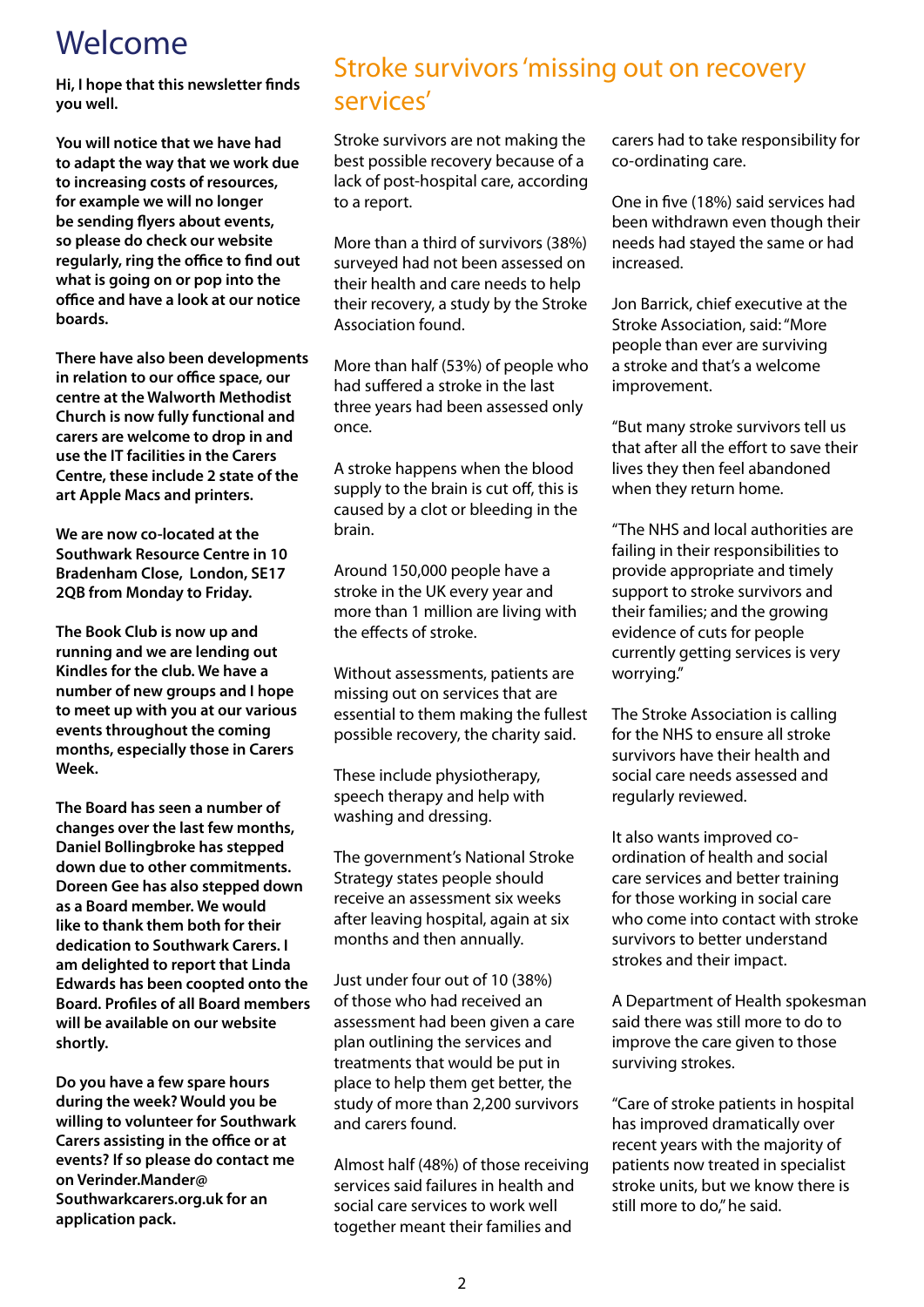## Sight loss in the elderly

**As we get older, fading sight can come to be a real issue, with one in five of those over 70 suffering from sight loss, rising to half of those over 90. A high proportion of the UK's carers are looking after an elderly person. If that person has sight loss this will be something that can add additional problems to the day to day care.**

#### **What is the impact of sight loss?**

If the person you look after is losing their sight it can have a serious impact; it can happen quickly, removing much of their independence and ability to perform everyday tasks. Trips and falls can become more common place inside and outside the home. Just going out to the shops, making a hot meal and a cup of tea or reading a favourite book can become a real challenge. Helping people who are living with sight loss with the simple day to day tasks, that many people take for granted, can make your role as their carer even more intensive - especially if sight loss compounds other issues they are dealing with.

Think of those simple everyday tasks: reading important letters and appointment cards; taking the right dose of medicine; getting an accurate blood test reading for someone with Diabetes; reading cooking instructions on food packets let alone using the right cooker settings; finding the TV remote; or even just knowing what the date and time is.



#### **Finding out what the problem is?**

The single most important thing you can do is make sure that a regular eye test is carried out every two years. Opticians are well placed to assess the health of the eye as well as levels of useable sight and can spot potential problems early on. Depending on the condition there may be a referral to a hospital low vision service for further treatment. There are home visiting services for eye tests as well for people who may not be able to get to a clinic.

Most elderly people think a reduction in sight is just part of aging and simple signs may be "I can't see the TV so well" or "I don't read the newspaper anymore" or a reluctance to leave the house.

#### **How to get help**

Fortunately the help and support available to carers and the elderly is now greater than ever. To find out more about how you can help an elderly person regain their independence and do more for themselves Carers UK has linked up with RNIB to provide free advice and guidance. Coming to terms with sight loss can be an emotional experience - for you and those you support.

RNIB offers practical and emotional support, whether its advice on coping, benefits or just offering a friendly ear.

RNIB's Helpline on 0303 123 9999 can help you find support in your local area, offer advice on products or refer you onto other organisations who deal with specific eye conditions.

## Care.com launches in UK

**Care.com, an online marketplace that connects families with carers, has launched in the UK after six years of operating in the US.**

The online service charges families a subscription fee to view the selection of carers which range from dog sitters and nannies through to special needs carers for those with severe disabilities. As an introductory offer, UK customers will be able to use the service for free until June.

The profiles of all of the carers on the site are reviewed by a team to make sure they are authentic and don't contain suspicious content. Families can opt for either basic membership, which allows them to post jobs and search the site, or premium membership which gives them access to carer contact details and get reference checks.

Meanwhile carers can also choose between the basic membership which allows them to search and apply for jobs, and paid premium membership which gives them more prominent listings, priority notifications of new jobs and the ability to contact families directly. The pricing for membership will be announced in the next few weeks, but in the US is costs families \$35 (£22) per month and carers \$15 (£9) per month.

In the US it has more than a million registered care providers and six million unique visits each month.

Founder Sheila Marcelo was inspired to launch Care.com in 2006 by her personal experience as a working mum trying to coordinate childcare for two sons, respite care for her elderly father and pet care for her dog.

Marcelo said: "Just like the US, the UK is going through a recession, which has caused many families to reevaluate their work-life balance and family care arrangements. So many families are searching for the right care -- and we know this can be incredibly difficult. It is our mission to make this process easier. And Care.com can also help carers find much needed employment."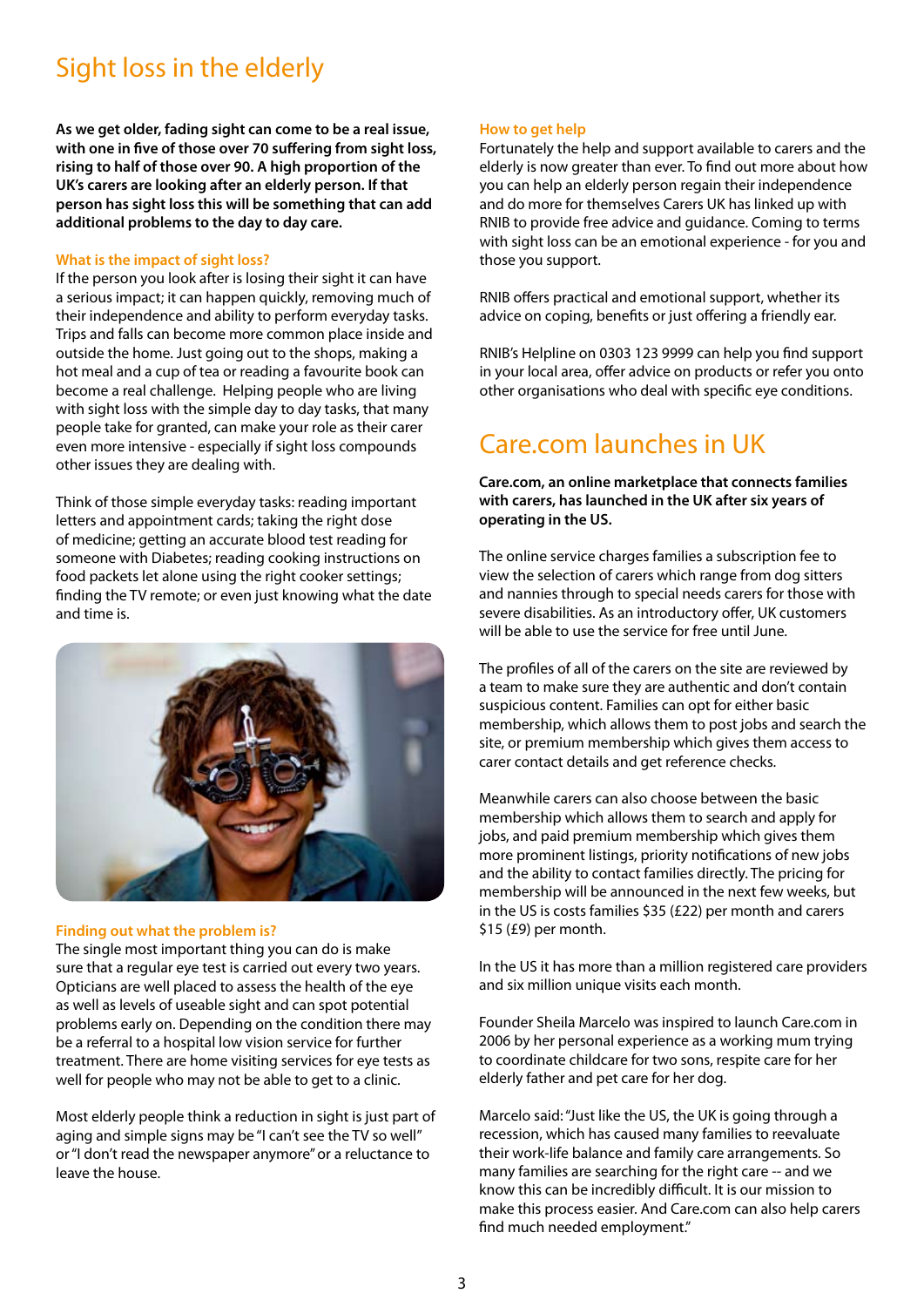## Survey of members 2011 - 2012

**In our November / December newsletter we sent out a survey to members. The survey was designed to find out a little about our user group, the effects of caring on people's lives, the impact of breaks and the other services that Southwark Carers offer.**

We had 269 responses to the survey. The responses have been analysed in 4 areas:

#### **About You:**

53 of the 214 people who answered this question considered themselves to have a disability. These included Cancer, COPD, Diabetes, High Blood Pressure and Arthritis / reduced mobility.

We asked how old the carers were of the 255 respondents only 10 were under 30. A breakdown is shown below:

| Under 18   | 0.0%  | 0  |
|------------|-------|----|
| 18 - 30    | 3.9%  | 10 |
| 31 - 40    | 11.8% | 30 |
| $ 41 - 50$ | 22.4% | 57 |
| $51 - 60$  | 29%   | 74 |
| l Over 60  | 32.9% | 84 |

We also asked which ethnicity the carers were and this shows a much wider breakdown.

| <b>Bangladeshi</b>                  | 0.8%  | $\overline{2}$ |
|-------------------------------------|-------|----------------|
| Indian                              | 2.1%  | 5              |
| Pakistani                           | 0.0%  | 0              |
| African                             | 12.0% | 29             |
| Caribbean                           | 2.5%  | 6              |
| Other black                         | 0.4%  | 1              |
| <b>White and Asian</b>              | 0.0%  | 0              |
| <b>White and Black</b><br>African   | 0.0%  | 0              |
| <b>Chinese</b>                      | 1.2%  | 3              |
| <b>Greek Cypriot</b>                | 1.2%  | 3              |
| <b>Turkish Cypriot</b>              | 3.7%  | 9              |
| <b>Vietnamese</b>                   | 0.0%  | 0              |
| <b>Not stated</b>                   | 8.7%  | 21             |
| <b>White British</b>                | 57%   | 138            |
| Other white                         | 1.7%  | 4              |
| <b>White and Black</b><br>Caribbean | 2.9%  | 7              |
| Other mixed                         | 0.8%  | $\overline{2}$ |
| Other white                         | 1.7%  | 4              |

| <b>White and Black</b><br>Caribbean | 2.9% |  |
|-------------------------------------|------|--|
| Other mixed                         | በ ጸ% |  |

#### **Carers Health**

We looked at whether caring had an adverse affect on the health of carers.



We asked what ailments were associated with caring regularly mentioned symptoms were:

lack of sleep, stress, high blood pressure, back pain and depression.



This section also asked what help or assistance carers ever received through their GP surgeries.

62.5% of carers had told their GP that they were carers but only 23% of these had been told about specific help for carers by their GP.

Carers feel the need for more support from GPs and over 55% wanted more assistance. We had over 100 responses to the question what information would you like? The most common themes were: disease specific information, emergency appointments, home visits, palliative care, crisis support, help with anxiety and stress related to care role.

Carers also reiterated the need for joined up support through all local services whether through the GP, social services or agencies like Contact a Family and Southwark Carers.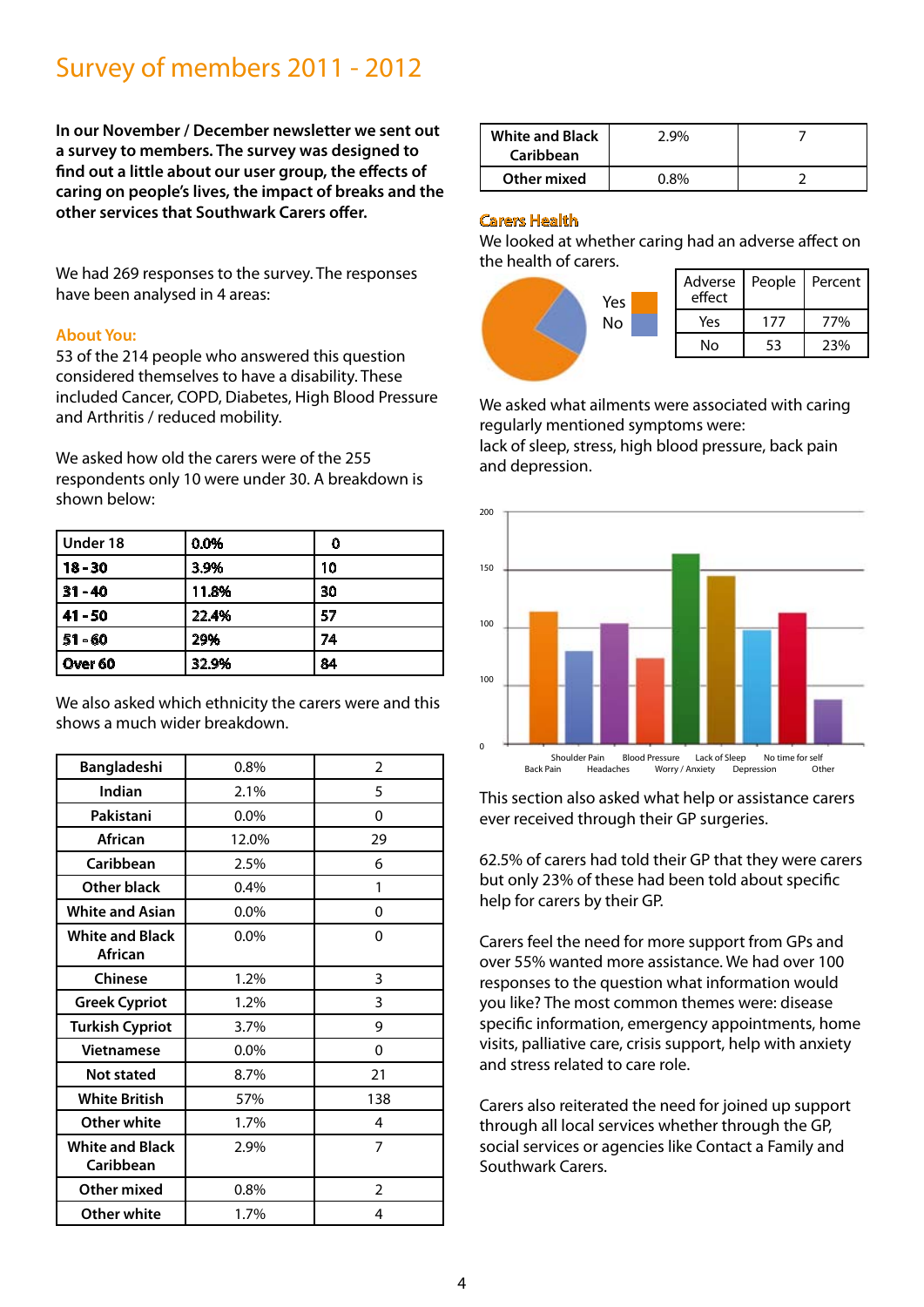#### **Breaks from caring**

The survey then went into how caring affected carers every day lives and whether they ever had a chance to take a break or respite.



We asked whether carers would like more breaks from looking after the person they cared for.

80.4% said they would like a break, we also asked what stopped them from taking more breaks, the most common responses were: finances, finding a break where the specific needs of the person cared for would be met, lack of cover for card for person when away

## "My wife will not go or let me go anywhere without her, I would feel too guilty."

We then asked what type of breaks carers would like



#### **About our services**

We used this section of the survey to ask service users about the services we offer, and what they would like us to offer in future.

We saw a raise in user happiness when compared to the survey held in 2009 - 2010, especially in relation to the efficiency of our services and the range of activities we offer.

The first question we asked was how satisfied users were with our services.

|                | Response percent |
|----------------|------------------|
| Very Satisfied | 65.2%            |
| Satisfied      | 30.4%            |
| Unsatisfied    | 2.7%             |
| Disappointed   | 1.8%             |

#### We than asked how helpful users found our services:



|  |                  | Response percent |
|--|------------------|------------------|
|  | Very helpful     | 70.8%            |
|  | Helpful          | 24.3%            |
|  | Slightly helpful | 4 4%             |
|  | Unhelpful        | 0.4%             |

We also asked about the efficiency our services:



|                | Response percent |
|----------------|------------------|
| Very efficient | 71.1%            |
| Efficient      | 24.8%            |
| Inefficient    | 2.8%             |
| Disorganised   | 14%              |
|                |                  |

We asked carers for suggestions as to how to improve our services, here are the most popular suggestions: More campaigning to ensure that carers continue to receive support from the Government, more overnight and weekend respite support, more events at weekends or evenings to allow working carers to attend, more outreach to identify more carers in the community, more drop in advice sessions, more efforts to attract younger carers.

We asked carers to suggest new services that we do not already provide, here are a list of the top suggestions: A weekend drop in or cafe which could be visited with the cared for person as well, movement and handling training, general training, DVD or book library, information days, befrienders scheme, evening groups where we can learn skills, computer training.

## "I think you should offer information days on what benefits carers are entitled to, especially those new to the scheme."

With these ideas in mind we asked how useful carers found our current range of services.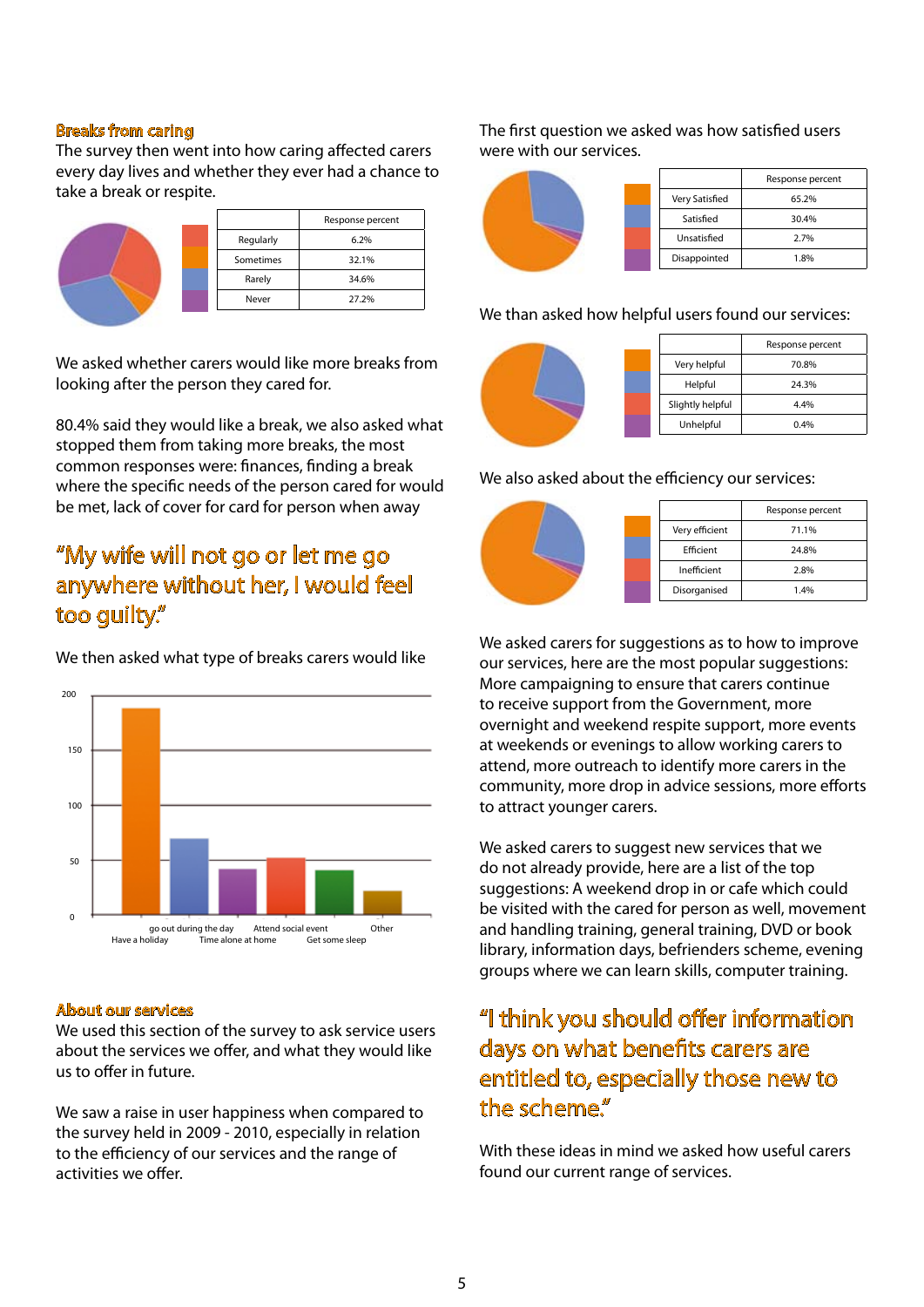

#### How useful do you find our services?

|                                | <b>Very</b><br>Useful | <b>Useful</b><br>/ok | <b>Not</b><br>useful | <b>Not</b><br>used |
|--------------------------------|-----------------------|----------------------|----------------------|--------------------|
| Information<br>Pack            | 66.7%                 | 25.4%                | 3.3%                 | 4.7%               |
| Support and<br>activity groups | 46.1%                 | 23.5%                | 4.9%                 | 25.5%              |
| Advice and<br>support services | 56.3%                 | 21.8%                | 6.3%                 | 15.5%              |
| Counselling                    | 31.6%                 | 14.4%                | 14.5%                | 40.4%              |
| Flexi respite care             | 33.0%                 | 14.4%                | 11.2%                | 41.5%              |
| Respite grants                 | 68.4%                 | 10.5%                | 5.3%                 | 15.8%              |

In order to improve the range of activities that we offer carers, we asked the users to suggest some ideas for outings and events that they would like us to run, here are a selection of the ideas that were presented: Tea and coffee mornings, training courses for specific conditions eg. movement and handling or caring for someone with a mental illness, events where the cared for person could attend too, relaxation classes, karaoke, film club or book club.

"I would like more events for both of us, meeting new people, going to cinema, day trips, sightseeing. This is to ensure that we are both able to spend time away from the home from time to time."

To get a better knowledge of what it means to be a carer in 2012 we asked carers to list which three attributes or skills should go in a job description for a carer. The most repeated word by far was patience, here are a few examples:

and loving, patience, reliability, understanding, patience, caring, tolerance, dedication, patience, mental and physical strength.

## "Patience, empathy and a sense of humour are essential - remember they never asked to be ill, it could be you in that position, you have to be a good listener, sometimes they just want to talk."

We also asked what people found most surprising about their role as a carer. Here are a few of the replies: Caring is hard work, it is never ending - you can no longer be selfish have to be selfless; years of caring have made me a better person, it has taught me about other people and the strength I have found to carry on in my role as a carer; Caring has given me an insight into how people feel, asking for help makes me more patient and more willing to give a helping hand, it has also made me more able to speak up when things are not right.

## "Caring can impact negatively on health and family, but it also brings out the ability to cope beyond my usual abilities."

The last question we asked was whether caring had an impact on ambitions or aspirations that carers had before becoming a carer, here are a few of the responses: Caring changes everything, I gave up everything to care for my daughter, I wanted to go to college and get a job but then I had her, I try not to think about what I want or wanted just take everyday as a good day if I manage to get through the day without my wife hurting herself, it did have a lot of impact, but, on the other hand it has some positive effects, some people don't have anyone to look after them and I am glad I still have my father around me.

"My husband's illness is terminal, it has put a stop to any retirement plans, we are now very isolated and never go to any social occasions"

Patience, tolerance and kindness, caring, thoughtful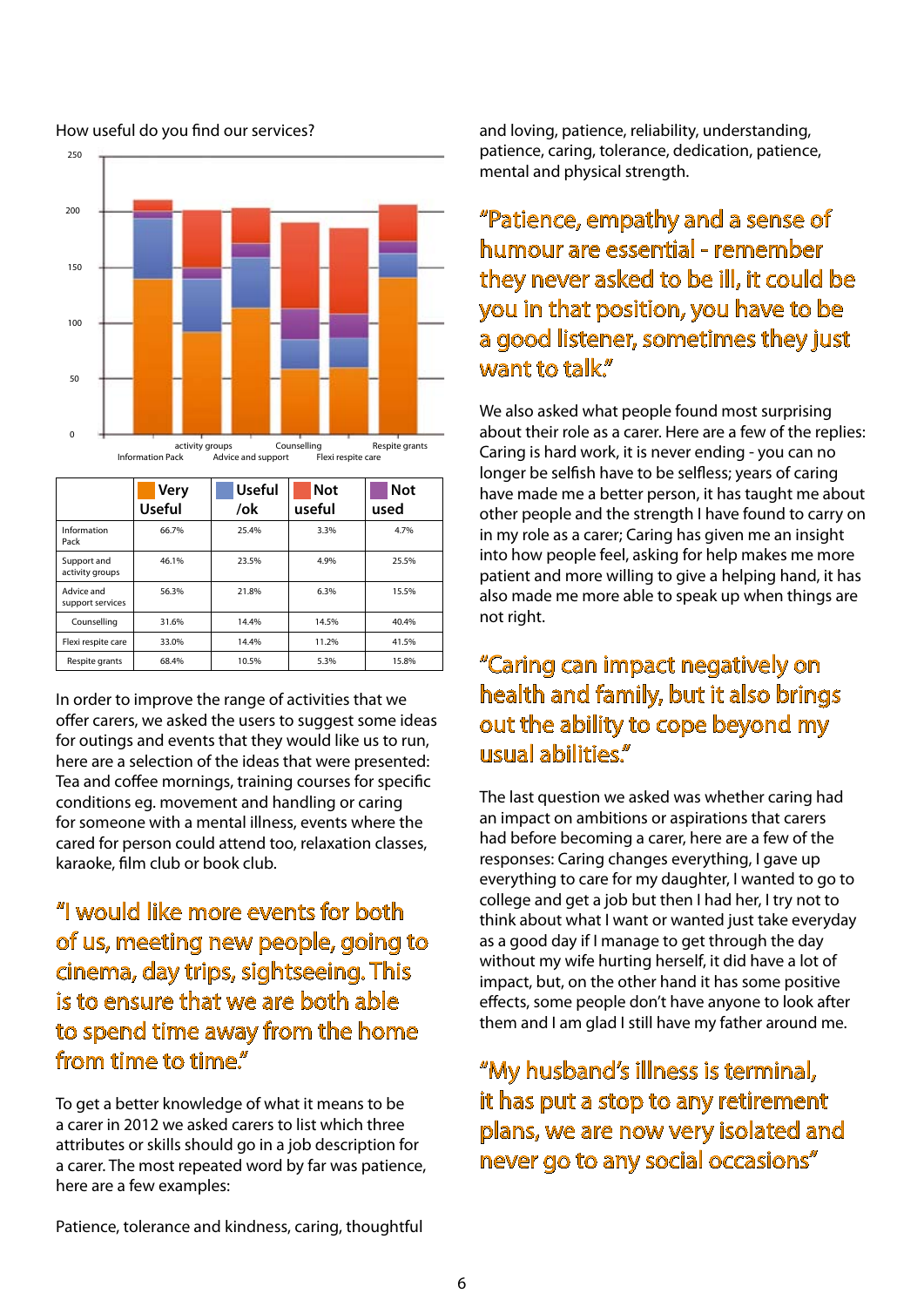## Carers Week 2012

Carers Week highlights the vital work done by those who provide unpaid care for someone who is ill, frail or disabled. This years theme is 'In Sickness and in Health'.



**Carers Catch Up 12:00 - 14:00 @ Carers Centre, Walworth Methodist Church 54 Camberwell Road SE5 0EN** A chance to talk with staff, carers and board members to help us plan activities the way you want them. We will be hearing from a benefits speaker to explain the recent changes which came into force in April 2012.

**Benefits Clinic 14:30 - 17:30 @ Carers Centre, Walworth Methodist Church 54 Camberwell Road SE5 0EN** To complement the group we will be holding a drop-in advice clinic where carers and the people they care for can meet with benefits experts to ensure they are getting all the support available to them.



**Carers Outing 14:00 - 16:00 @ Florence Nightingale Museum 2 Lambeth Palace Road London SE1 7EW** Florence Nightingale became a living legend as the 'Lady with the Lamp'. She led the nurses caring for thousands of soldiers during the Crimean War and helped save the British army from medical disaster.

**Flower Arranging - 16:00 @ Carers Centre, Walworth Methodist Church 54 Camberwell Road SE5 0EN** Discover the secrets of successful floral design, we are working with a florist to provide up to 20 carers with a full floristry course. Places are strictly limited, please contact Rob on 020 7708 4497 to register.



**Carers Forum - 10:30 - 13:00 @ Inspire at the Crypt, St Martin's Church Liverpool Grove Walworth** Addressing the theme 'In Sickness and in Health' we have invited speakers from the local PCT, NHS Confederation and Link / HealthWatch Leadership Group. Studies show caring has a negative effect on health, have your say.

**Carers Quiz Night 18:00 - 20:00 @ Carers Centre, Walworth Methodist Church 54 Camberwell Road SE5 0EN** A chance to test your general knowledge amongst friends, prizes for funniest answer, top and 2nd worst overall score. Questions will cover the last 30 years that Southwark Carers have been in existence. *50p per person to enter.*

June 21

**Arts Group 10:30 @ Carers Centre, Walworth Methodist Church 54 Camberwell Road SE5 0EN** Artist Stephen Wright is helping us to create a mural for our Carers Centre we have created mosaic tiles, collage and paintings in previous groups which we will incorporate into the main mural to mark our 30 years anniversary.

**Film Club 14:00 - 17:30 @ Carers Centre, Walworth Methodist Church 54 Camberwell Road SE5 0EN** We will be watching 50/50 An original story of friendship, love and survival - and finding humour in the most unlikely places.

June 22

**Belly Dancing taster 10:30 - 11:30 @ Carers Centre, Walworth Methodist Church 54 Camberwell Road SE5 0EN** A chance to give this fun and healthy activity a try, we provide coin belts, finger cymbals, eastern music, veils and skirts. A trained instructor will show you a few simple moves to get you smiling and your hips swinging.

**Pamper Day 12:30 - 19:00 @ Carers Centre, Walworth Methodist Church 54 Camberwell Road SE5 0EN** Local therapists will be coming to the centre to provide acupuncture, reflexology, aromatherapy, massage and other treatments. Please call to book an appointment. Sessions last an average of 30 minutes.



**Carers Recognition Event - 12:00 - 16:30 @ Southwark Resource Centre, 10 Bradenham Close, Walworth SE17**  Join us to share a burger and bun in the sun, we will arrange a number of stalls and activities to keep you and the person you care for entertained. The Southwark Resource Centre is fully wheelchair accessible and has special adapted facilities for people with physical disabilities.

If you would like to run a stall or have anything you would like to sell or donate for a tombola we would love to hear from you.



#### **Theatre Trip - West End Show TBC 19:00**

We have 20 tickets to see a West End show, you may also take the person you care for along to the event.

Call 020 7708 4497 to reserve a ticket(s), you will need to collect tickets from the office prior to the performance.

*Tickets are first come first served but preference will be given to those who have never had the chance to attend a Southwark Carers outing before.*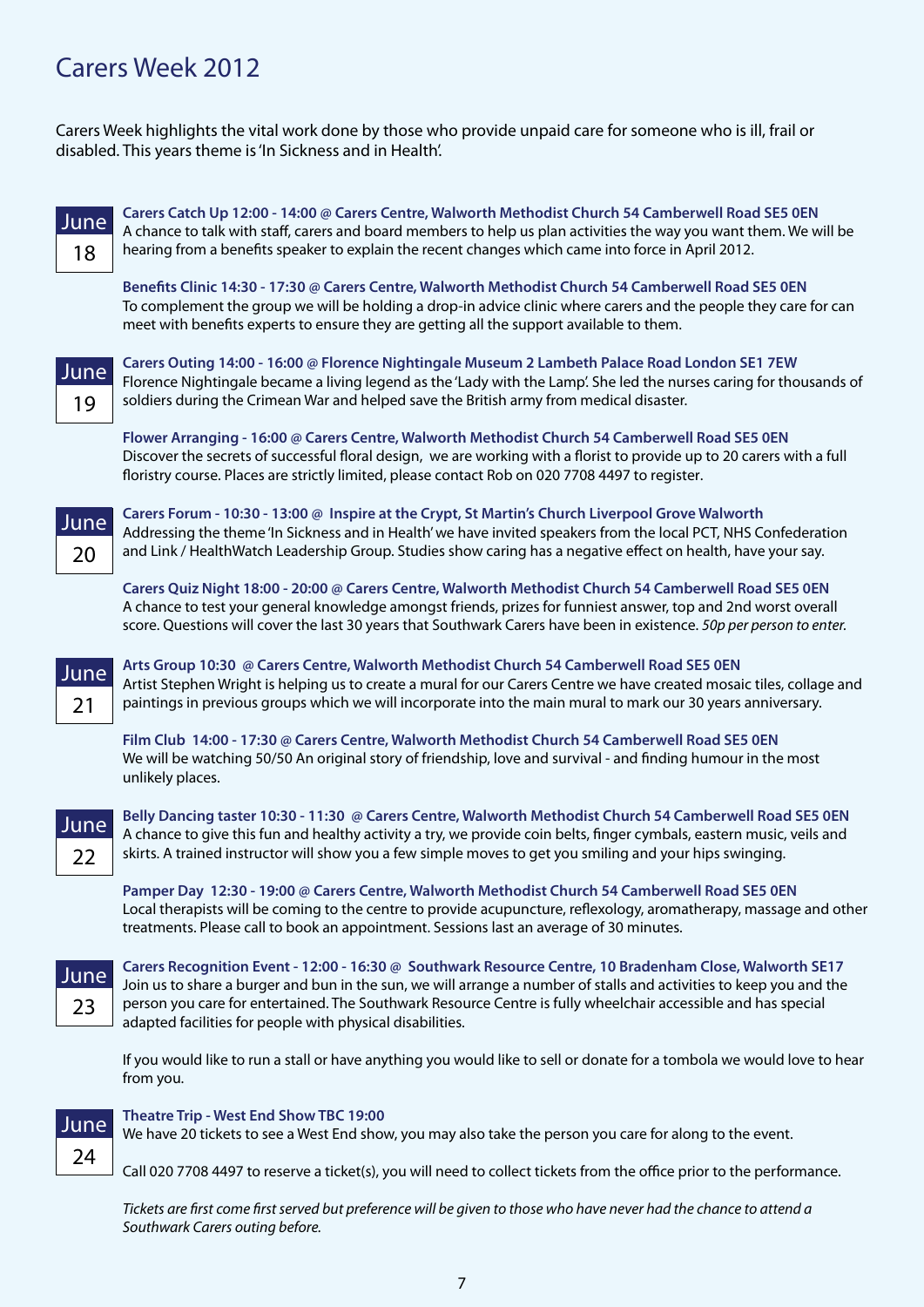## Taking a break

**As a carer, there are different ways you can take a break. The kind of break that will suit you will depend on your own needs and circumstances, as well as those of the person you look after.**

Some carers may choose to go on holiday with the person they look after, and some may choose to go away alone. A short break or holiday may not always mean going away: some carers may enjoy taking a break at home while the person they look after goes away.

#### Your choice of break

Only you will know what type of holiday or break is best for you. Think about the kind of break you need as a carer and/or what kind of break the person you look after needs. You may be able to keep going if you just have a few hours to yourself on a regular basis, or you may need to get away for a week's holiday.

The person you're looking after may need a change of scene or routine, or to mix with other people. The local authority of the person you're looking after may be able to help you organise the many practical issues involved in having a short break or holiday. It may be able to arrange care for the person you look after, to enable you to have a break. It may be able to help you with the cost of a holiday or with other costs.

#### Example

*Kathy cares for her mother, Lilian, who has Parkinson's disease and moved in with Kathy last year. Kathy has no family nearby to help out, so she finds it very difficult to get a break from caring. Lilian also gets frustrated as she can't do the things she used to do.*

*Kathy contacts her local social services department. A social worker carries out a community care assessment for Lilian, and suggests that Lilian stays in a specialist local respite care home for people with Parkinson's disease for one week every couple of months. The social worker also carries out a carer's assessment for Kathy, and suggests a payment which would enable her to go for an aromatherapy massage each time her mother is away.*

## Holidays with the person you look after

Many carers choose to go on holiday with the person they care for. There are several voluntary organisations that can provide details of holiday accommodation that's suitable for the person you care for and yourself. Tourism for All is a national charity that provides information on accessible holiday venues and places in the UK and abroad for disabled people, their carers and family.

Vitalise is a national charity that specialises in short breaks throughout the year for adults and children (aged six and older) with physical disabilities, dementia or sight impairment, and their carers. The charity has holiday centres around the UK, including Cornwall, Southampton and Southport. It also offers holidays in Spain and Germany.

Vitalise offers short breaks for carers who want to go on holiday without the person they're looking after. All Vitalise centres are registered as personal care centres and most are also registered as nursing care centres. However, the charity does not have the resources to provide holidays for people who are bed-dependent; or who have uncontrolled epilepsy, learning difficulties, or mental health problems. See the Vitalise website for more information about the care provided at Vitalise centres.



Refresh is a registered charity specialising in respite breaks for teenagers and adults with severe physical disabilities and people on breathing machines. The Refresh holiday centre is at Netley, Southampton. You can take a break with the person you're looking after, or they can go on a Refresh holiday on their own. The charity also runs holidays with the whole family.

The Refresh centre organises trips to places of interest and runs a programme of themed weeks throughout the year including: country and western; museums and galleries; seaside; history and heritage; and wildlife. More information is available from Refresh on 020 7188 0627.

The Disaway Trust is a registered charity that organises group holidays internationally and in the UK for people with physical disabilities aged 16 to 80 years and their carers.

Holidays for All is an umbrella website for various specialist tour companies and disability charities. Holidays for All has listings for a range of holiday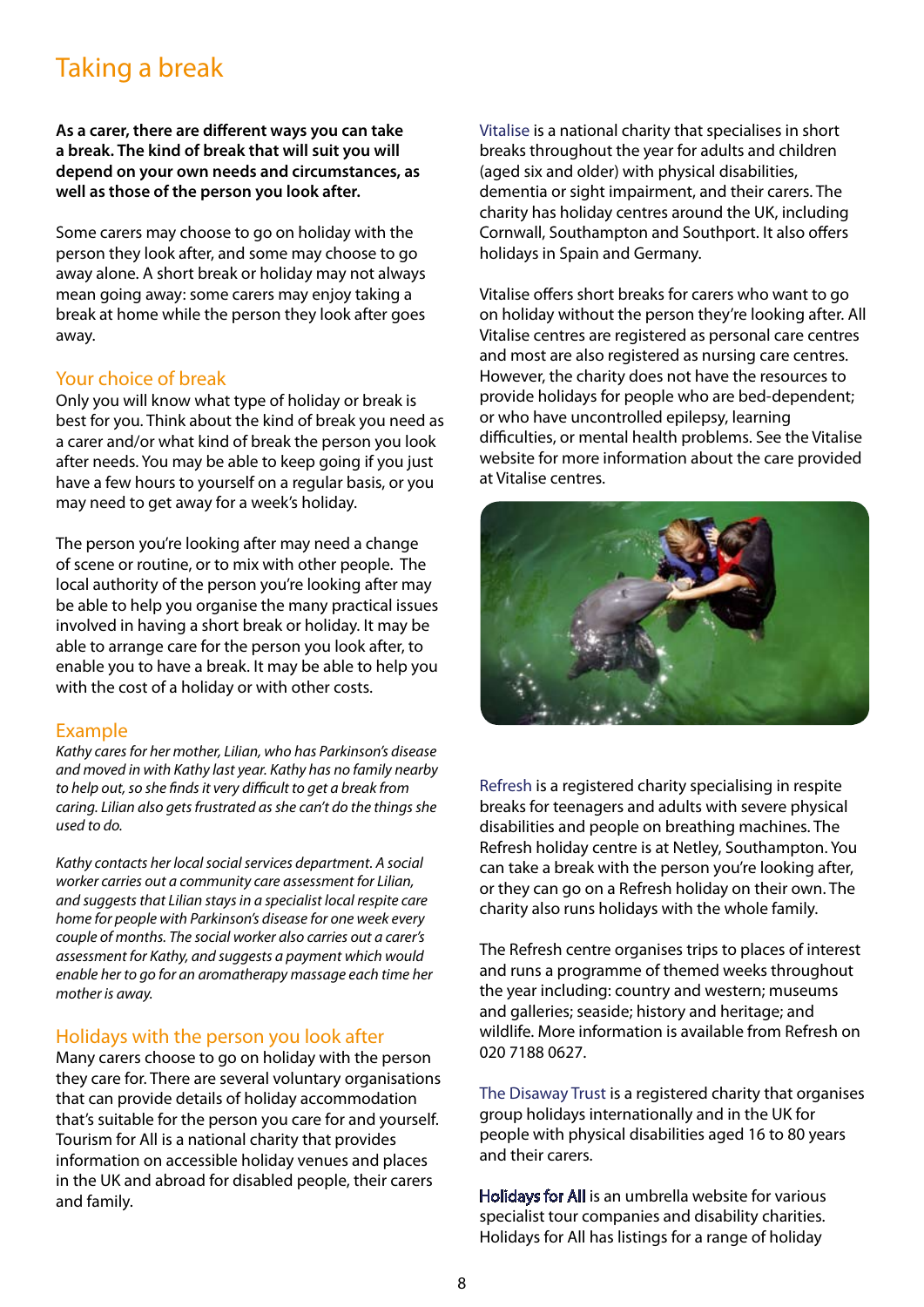providers who specialise in breaks for people with sensory and physical disabilities, their friends and carers around the UK and abroad.

Livability Holidays is part of a charity and offers a wide range of accessible hotel and self-catering holidays in the UK, located by popular seaside venues.

RADAR, the national disability network, has produced a guide listing more than 1,500 places to stay in the UK and Ireland. The guide provides information on advice services, voluntary and commercial organisations, and transport for people with a wide range of disabilities. Holidays for disabled children and families If you're caring for a child with a disability, short breaks or holidays for the child can help benefit both you and the child. You may have other children who do not have a disability, and a short break for the disabled child can allow you quality time with your other children.

Organisations such as the Shared Care Network organise family-based short breaks which can help deal with the sense of isolation that some children with disabilities feel, by enabling them to meet new people, make new friends and become part of a 'second family'.

Your social services department, GP or health worker can provide a list of organisations that provide breaks for children with disabilities. They can make a referral for you to some of the organisations.

Many parents and carers of children with a disability prefer to take a short break or holiday with the child. There are many holiday centres and venues for children with disabilities and their families.

#### Family holiday venues

The Calvert Trust runs outdoor adventure activities in the countryside. These activities help children and adults with disabilities, with their families and friends, to fulfil their potential. The trust has three purpose-built centres with full-board or self-catering accommodation around the UK offering a range of sports and recreational activities.

The Scout Holiday Homes Trust provides affordable holidays for families, carers or groups who have a member with a disability, physical or mental or agerelated illness. Their centres are located at popular holiday sites, with specially adapted accommodation for all families with a special need, low-income or single-parent families. You don't have to be connected to the scouting movement to benefit from these

holidays.

Holiday Endeavour for Lone Parents (HELP) is a charity offering discounted holidays to single parents and their children. You'll need to join the charity as a member.

You can get advice and information on charitable grants and other financial help with the cost of a holiday from the national charity Contact a Family. The charity has produced a useful guide called Holidays, play and leisure.

Funding a holiday contains more information on grants and other financial help.

The Disabled Holiday Directory is an online directory of organisations and venues, both UK and abroad, which cater for children and adults with disabilities.

## Holidays without the person you look after

You may want a holiday or short break without the person you care for. This could be with friends or relatives or on your own. Holidaying with friends or family can be very restful and relaxing as you all know each other and can support each other in making decisions.

But you may choose to go on a holiday on your own, where you won't know anybody else. Going on holiday alone is becoming more common, with around four million people choosing to travel alone. There are a growing number of holiday providers offering escorted holiday packages for single travellers.

#### Holiday specialist providers

Saga, the organisation for people aged 50 and older, has a range of holidays and short breaks to suit carers, including group holidays, holidays for single travellers, special interest holidays, and cruises. Holidays are run throughout the year in the UK and abroad. Saga also offers free holidays for carers through the Saga Respite for Carers Trust.

There are services that will care for the person you look after if you go on holiday or for a short break alone. Your social services department can provide support and advice about what services are available. Your social services department may be able to arrange: additional home care while you're away, extra visits to a day centre for the person you care for, or a short stay in a residential care home for the person you care for.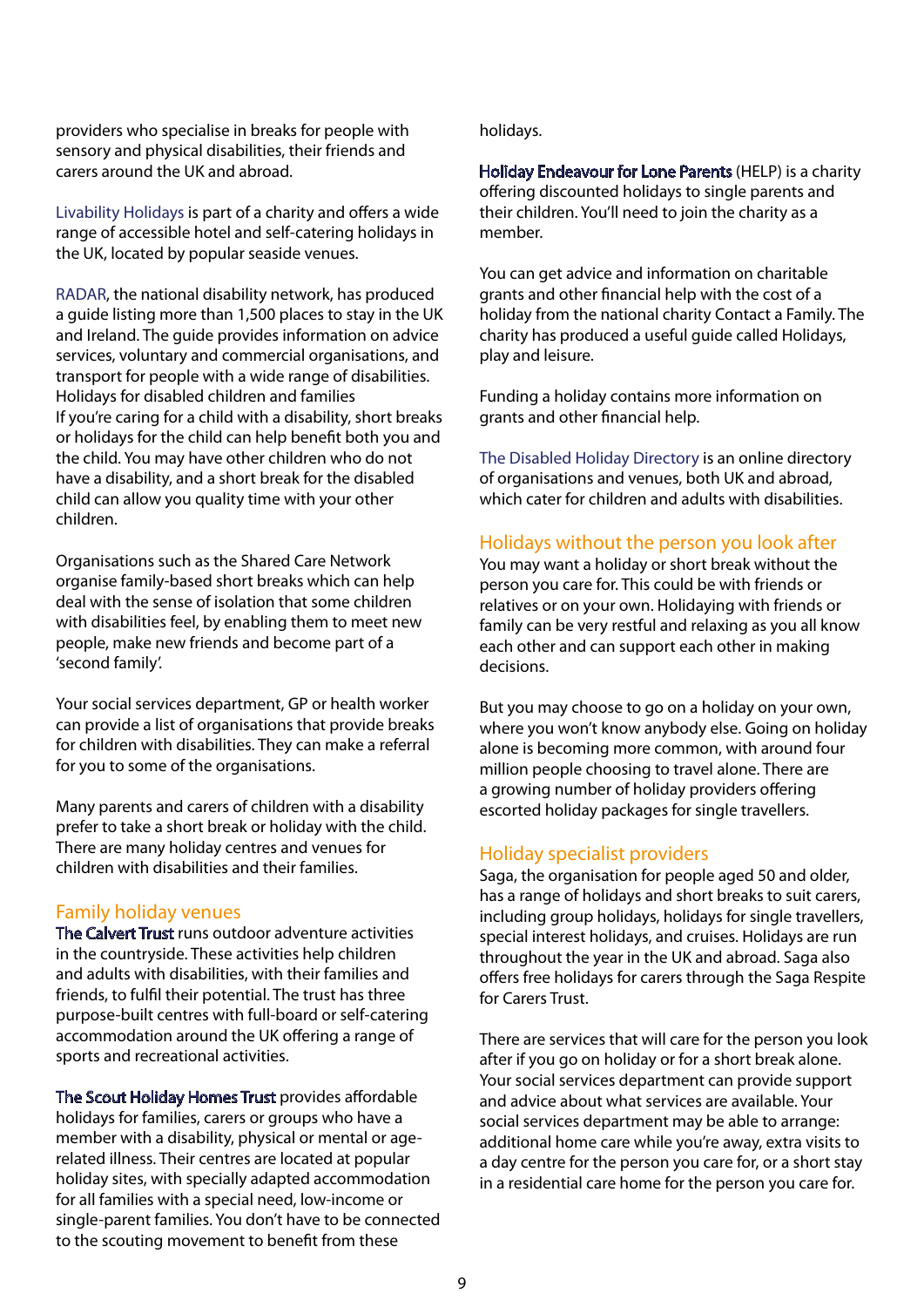## Breast cancer rules rewritten in 'landmark' study

**What we currently call breast cancer should be thought of as 10 completely separate diseases, according to an international study which has been described as a "landmark".**

The categories could improve treatment by tailoring drugs for a patient's exact type of breast cancer and help predict survival more accurately.

The study in Nature analysed breast cancers from 2,000 women.

It will take at least three years for the findings to be used in hospitals.

Researchers compared breast cancer to a map of the world.

They said tests currently used in hospitals were quite broad, splitting breast cancer up into the equivalent of continents. The latest findings give the breast cancer map far more detail, allowing you to find individual "countries".

"Breast cancer is not one disease, but 10 different diseases," said lead researcher Prof Carlos Caldas.

He added: "Our results will pave the way for doctors in the future to diagnose the type of breast cancer a woman has, the types of drugs that will work and those that won't, in a much more precise way than is currently possible." At the moment, breast cancers are classified by what they look like under the microscope and tests for "markers" on the tumours.

Those with "oestrogen receptors" should respond to hormone therapies such as tamoxifen; those with a "Her2 receptor" can be treated with Herceptin.

The vast majority of breast cancers, more than 70%, should respond to hormone therapies. However, their reaction to treatment varies wildly. Prof Caldas said: "Some do well, some do horribly. Clearly we need better classification."

His team looked at frozen breast cancer samples from 2,000 women at hospitals in the UK and Canada.

They looked in huge detail at the genetics of the tumour cells – which genes had been mutated, which genes were working in overdrive, which were being shut down.

The study, by researchers in the UK and Canada, showed that all the different ways the cells changed when they became cancerous could be grouped into 10 different categories – named IntClust one to 10.

Prof Caldas said this was a "completely new way of looking at breast cancer".

The study was funded by Cancer Research UK. Its chief executive, Dr Harpal Kumar, said: "This is the largest ever study looking in detail at the genetics of breast tumours.



"This will change the way we look at breast cancer, it will have an enormous impact in the years to come in diagnosing and treating breast cancer. "We think this is a landmark study."

He said the charity would begin using the new criteria in clinical trials it funded.

Outside of trials for new cancer drugs, the new breast cancer rulebook could take some time to directly benefit patients.

The researchers need to prove that the 10 classifications actually provide any benefit to people with breast cancer, before they can be used by doctors.

That process is expected to take three to five years.

The chief executive of the Breast Cancer Campaign, Baroness Delyth Morgan, said the study could "revolutionise the way breast cancer is diagnosed and treated".

"Being able to tailor treatments to the needs of individual patients is considered the Holy Grail for clinicians and this extensive study brings us another step further to that goal."

A Department of Health spokesperson said: "We are always looking at new ways to improve outcomes for cancer patients and that is why we are investing more than £750m to make sure people are diagnosed with cancer earlier and have better access to the latest treatments.

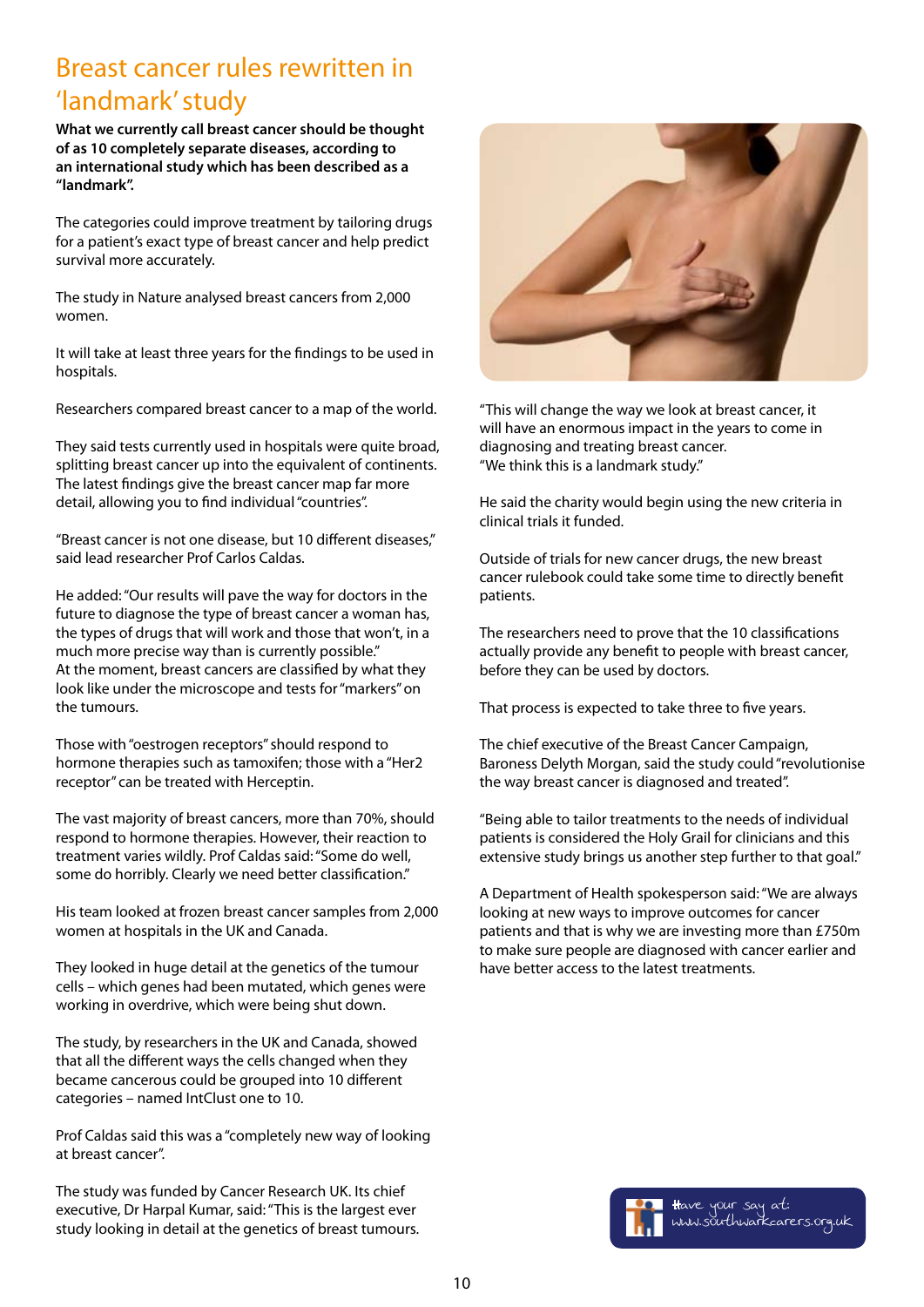# Events & Groups

## May Events

Due to the recent raise in postage costs Southwark Carers will no longer be sending out flyers for our events. If you want to know what is going on at the centre or would like any more information about any of the events in the newsletter please check our website: www.southwarkcarers.org.uk or call the team on 020 7708 4497 and we will be able to let you know what is happening and register you for anything you wish to attend.

| May            | Carers Outing / Ramin in Concert - 19:30 @ Royal Festival Hall, Belvedere Road, London SE1 8XX                                                                                                                                       |
|----------------|--------------------------------------------------------------------------------------------------------------------------------------------------------------------------------------------------------------------------------------|
| $\overline{1}$ | Leading West End artist Ramin Karimloo performs new songs and West End favourites with a live band.                                                                                                                                  |
| May            | Gardens Surgery Group - 14:00 - 15:30 @ Lew Evans House, 188 Underhill Road SE22 0QH                                                                                                                                                 |
| 3              | A chance to take a break from caring, have a cup of tea, chat and meet new friends.                                                                                                                                                  |
| May            | Knitting and Nattering - 14:00 - 16:30                                                                                                                                                                                               |
| $\overline{4}$ | This year we will be knitting hats and scarves to sell in our new gift shop at the Southwark Resource Centre.                                                                                                                        |
| May            | Film Club (Portrait of Queenie / The Elephant Never Forgets / Sunday by the Sea) - 11:00 - 12:30                                                                                                                                     |
| 5              | Films shown include documentaries, news reels and history films that look at London in the 50s and 60s.                                                                                                                              |
| May            | Activity Group / Jewellery making-11:00 - 12:30                                                                                                                                                                                      |
| 8              | A jewellery designer will be coming along to show you how to make your own bracelets, necklaces and brooches.                                                                                                                        |
| May            | Bermondsey Group - 14:00 - 15:30 @ Artesian Branch, 138 Grange Road SE1                                                                                                                                                              |
| 8              | A chance to take a break from caring, have a cup of tea, chat and meet new friends.                                                                                                                                                  |
| <b>May</b>     | Peckham Group - 14:00 - 15:30 @ Peckham Library, 122 Peckham Hill Street SE15 5JR                                                                                                                                                    |
| 9              | A group run in conjunction with the Alzheimer's Society with special activities to help care for people with dementia.                                                                                                               |
| 10             | May Arts Outing - 10:00 @ Victoria & Albert Museum insert address here<br>A visit to the brand exhibition celebration 50 years of British design                                                                                     |
| 14             | May Health Club / Belly Dancing - 17:30 - 18:30<br>A chance to get healthy and have a lot of fun at the same time with coin belts, cymbals and music.                                                                                |
| May            | Flower Arranging - 16:00 - 18:00 (see page 10 for more information)                                                                                                                                                                  |
| 15             | A florist will be leading a ten week course to show up to 20 carers how to create professional looking bouquets.                                                                                                                     |
| May            | Arts Group / Mosaic tile making- 10:30 - 13:00                                                                                                                                                                                       |
| 17             | We will learn new techniques like collage, clay modelling and mosaics to incorporate into the new carers centre mural.                                                                                                               |
| May            | Weekend Activity Group / Foraged Foods-10:30 - 13:30                                                                                                                                                                                 |
| 19             | We will continue our investigations into wild foods this month focussing on elderflowers making seasonal dishes.                                                                                                                     |
| May            | Carers Catch Up - 12:00 - 14:00                                                                                                                                                                                                      |
| 21             | A chance to talk with staff, carers and board members to help us plan activities the way you want them.                                                                                                                              |
| May            | Arts Group / Flag Making - 10:30 - 13:00                                                                                                                                                                                             |
| 24             | We will be making flags and banners to take on the group outing to the Queens Diamond Jubilee celebrations.                                                                                                                          |
| May            | Life Story Group - 17:30 - 19:00                                                                                                                                                                                                     |
| 28             | A group for carers of people with dementia, creating storybooks to help them remember key moments and memories.                                                                                                                      |
| May            | Carers Outing / Chelsea Physic Garden - 11:00                                                                                                                                                                                        |
| 30             | A fascinating tour of the gardens to see how plants have been used in medicine and healing across the ages.                                                                                                                          |
| May            | Book Club / The Sister's Brothers - Patrick de Witt - 17:00 - 18:30                                                                                                                                                                  |
| 31             | A blackly comic witty noir version of Don Quixote. DeWitt's story is hugely entertaining.                                                                                                                                            |
|                | If you are interested in any of the support groups and activities detailed here we recommend you call the office on<br>000 7700 4407 and excels with a mean has of staff who will be able to recistavy wy for the except and provide |

020 7708 4497 and speak with a member of staff who will be able to register you for the event and provide more information.

## **Unless otherwise stated all events take place at 3rd Floor WMC, 54 Camberwell Road, London SE5 0HF**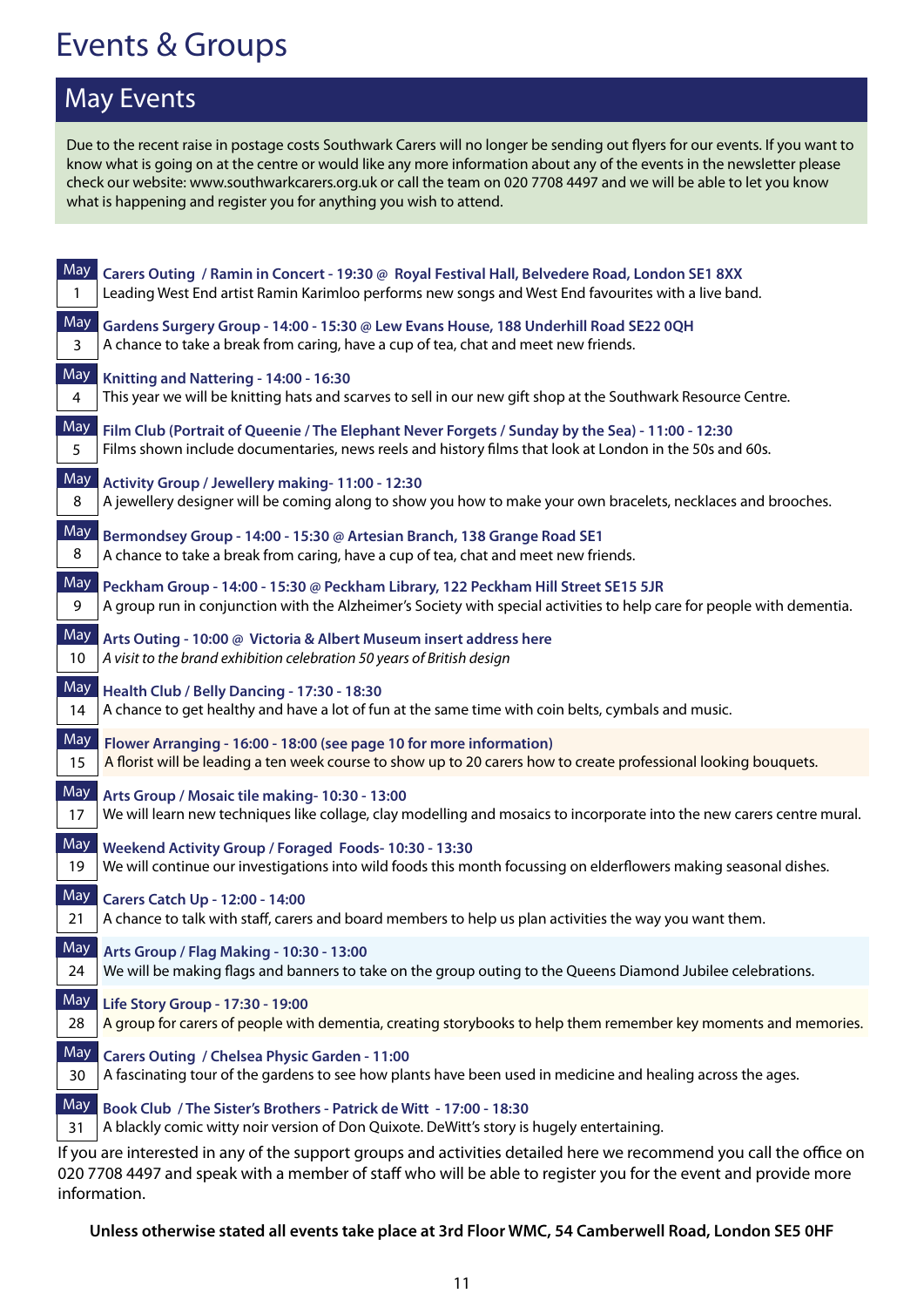# Events & Groups

## June Events

If you are interested in any of the support groups and activities detailed here we recommend you call the office on 020 7183 2286 and speak with a member of staff who will be able to register you for the event and provide more information.

| $\mathbf{1}$      | June Knitting and Nattering - 14:00 - 16:30<br>This year we will be knitting hats and scarves to sell in our new gift shop at the Southwark Resource Centre.                                                           |
|-------------------|------------------------------------------------------------------------------------------------------------------------------------------------------------------------------------------------------------------------|
| $\overline{2}$    | June Film Club (The Story of The Royal Family) - 11:00 - 12:30 / Jubilee Tea Party - 12:30 - 15:00<br>A special documentary following the last 100 years of the royal family to mark the diamond jubilee celebrations. |
| <b>June</b>       | Carers Activity Group / Queens Diamond Jubilee Celebration - 12:00 @ The Embankment                                                                                                                                    |
| 5                 | A group will be going into town to join the street party, watch the royal procession and enjoy festivities along the river.                                                                                            |
| June              | Gardens Surgery Group - 14:00 - 15:30 @ Lew Evans House, 188 Underhill Road SE22 0QH                                                                                                                                   |
| $\overline{7}$    | A chance to take a break from caring, have a cup of tea, chat and meet new friends.                                                                                                                                    |
| June              | <b>Carers Outing / Rochester Dickens Festival - 10:00</b>                                                                                                                                                              |
| 8                 | A visit to the historic town to interact with people, places and characters from Dickens' most famous tales.                                                                                                           |
| <b>June</b>       | Health Club / Belly Dancing - 17:30 - 18:30                                                                                                                                                                            |
| 11                | A chance to get healthy and have a lot of fun at the same time with coin belts, cymbals and music.                                                                                                                     |
| 12                | June Bermondsey Group - 14:00 - 15:30 @ Artesian Branch, 138 Grange Road SE1<br>A chance to take a break from caring, have a cup of tea, chat and meet new friends.                                                    |
| June              | Pillowcase Dress Group - 13:30 - 15:30 (see page 10 for more information)                                                                                                                                              |
| 12                | We will making, cutting and sewing simple pillowcase dresses to send to children in Africa                                                                                                                             |
| June              | Peckham Group - 14:00 - 15:30 @ Peckham Library, 122 Peckham Hill Street SE15 5JR                                                                                                                                      |
| 13                | A group run in conjunction with the Alzheimer's Society with special activities to help care for people with dementia.                                                                                                 |
| June              | Arts Outing: Tiger Training for Beginners - 11:00 @ Unit 24 20 Great Guildford Street, London, SE1 0FD                                                                                                                 |
| 14                | More than 100 new paintings. Inspired by the artist's experiences working with tiger and lion trainers at the Circus.                                                                                                  |
| June              | Weekend Activity Group - 10:30 - 13:30                                                                                                                                                                                 |
| 16                | We will continue our investigations into wild foods and medicinal herbs, cooking some special seasonal dishes.                                                                                                         |
| June<br>$18 - 24$ | <b>Carers Week - See page 7 for more information</b>                                                                                                                                                                   |
| 19                | June Flower Arranging - 16:00 - 18:00<br>A florist will be leading a ten week course to show up to 20 carers how to create professional looking bouquet                                                                |
| June              | <b>Carers Week Forum - 11:00 - 13:00</b>                                                                                                                                                                               |
| 20                | We will be looking at how health services could work                                                                                                                                                                   |
| June              | Arts Group - 10:30 - 13:00                                                                                                                                                                                             |
| 21                | We will learn new techniques like collage, clay modelling and mosaics to incorporate into the new carers centre mural.                                                                                                 |
| June              | Carers Week Pamper Day - 11:00 - 17:00                                                                                                                                                                                 |
| 22                | A range of therapists will be coming to the centre to provide hairdressing, acupuncture, yoga and aromatherapy.                                                                                                        |
| 25                | June Life Story Group - 17:30 - 19:00<br>A group for carers of people with dementia, creating storybooks to help them remember key moments and memories.                                                               |
| June              | <b>Carers Outing / Broadstairs - 09:00</b>                                                                                                                                                                             |
| 27                | A daytrip to the coast a chance to eat fish and chips by the sea, build sandcastles, fly kites and eat sticks of rock.                                                                                                 |
| June              | Book Club / Before I go to Sleep - S J Watson - 17:00 - 18:30                                                                                                                                                          |
| 28                | Memories define us. So what if you lost yours every time you went to sleep? Welcome to Christine's life                                                                                                                |

**Unless otherwise stated all events take place at 3rd Floor WMC, 54 Camberwell Road, London SE5 0HF**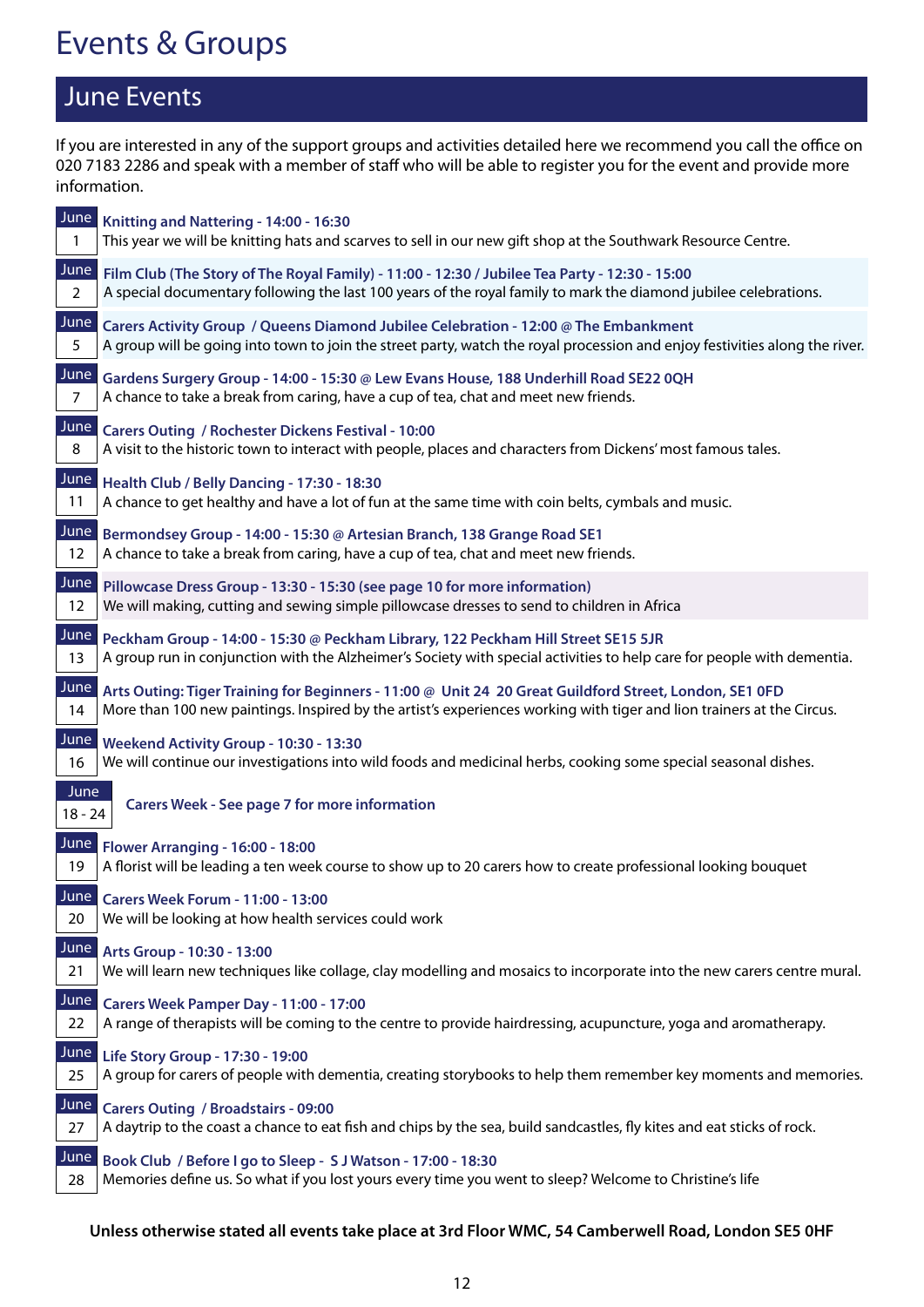# Events & Groups

## July Events

If you are interested in any of the support groups and activities detailed here we recommend you call the office on 020 7708 4497 and speak with a member of staff who will be able to register you for the event and provide more information.

| July           | Activity Group / Jewellery making-11:00 - 12:30                                                                                         |
|----------------|-----------------------------------------------------------------------------------------------------------------------------------------|
| $\overline{2}$ | A poet will be coming to the group to read some of their work and help you create you own verse.                                        |
| July           | Gardens Surgery Group - 14:00 - 15:30 @ Lew Evans House, 188 Underhill Road SE22 0QH                                                    |
| 5              | A chance to take a break from caring, have a cup of tea, chat and meet new friends.                                                     |
| <b>July</b>    | Knitting and Nattering - 14:00 - 16:30                                                                                                  |
| 6              | This year we will be knitting hats and scarves to sell in our new gift shop at the Southwark Resource Centre.                           |
| July           | Film Club (42 <sup>nd</sup> Street) - 11:00 - 12:30                                                                                     |
| $\overline{7}$ | The first musical to transfer from theatre to film 42nd Street is a mix of tap, singing and big dance numbers.                          |
| July           | Health Club / Belly Dancing - 17:30 - 18:30                                                                                             |
| 9              | A chance to get healthy and have a lot of fun at the same time with coin belts, cymbals and music.                                      |
| July           | Bermondsey Group - 14:00 - 15:30 @ Artesian Branch, 138 Grange Road SE1                                                                 |
| 10             | A chance to take a break from caring, have a cup of tea, chat and meet new friends.                                                     |
| July           | Pillowcase Dress Group - 13:30 - 15:30 (see page 10 for more information)                                                               |
| 10             | We will making, cutting and sewing simple pillowcase dresses to send to children in Africa                                              |
| July           | Peckham Group - 14:00 - 15:30 @ Peckham Library, 122 Peckham Hill Street SE15 5JR                                                       |
| 11             | A group run in conjunction with the Alzheimer's Society with special activities to help care for people with dementia.                  |
| July           | Arts Outing - 12:00 @ Buckingham Palace                                                                                                 |
| 12             | The most iconic royal building in the country. One of only a few working royal palaces left in the world.                               |
| July           | Carers Catch Up - 12:00 - 14:00                                                                                                         |
| 16             | A chance to talk with staff, carers and board members to help us plan activities the way you want them.                                 |
| July           | <b>Flower Arranging - 14:00 - 16:00</b>                                                                                                 |
| 17             | A florist will be leading a ten week course to show up to 20 carers how to create professional looking bouquets.                        |
| July           | Arts Group / Mosaic tile making- 10:30 - 13:00                                                                                          |
| 19             | We will learn new techniques like collage, clay modelling and mosaics to incorporate into the new carers centre mural.                  |
| July           | Weekend Activity Group - 10:30 - 13:30                                                                                                  |
| 21             | We will continue our investigations into wild foods this month focussing on elderflowers making seasonal dishes.                        |
| 25             | July Carers Outing / Hewitts Farm (PYO) - 10:00<br>Pick your own strawberries, raspberries and other fruits at this local farm in Kent. |
| July           | Book Club / Life of Pi - Yann Martell - 17:00 - 18:30                                                                                   |
| 26             | A small boy is cast adrift on a life raft with only a tiger and a few other animals for company                                         |
| July           | Life Story Group - 17:30 - 19:00                                                                                                        |
| 30             | A group for carers of people with dementia, creating storybooks to help them remember key moments and memories.                         |

Due to the recent raise in postage costs Southwark Carers will no longer be sending out flyers for our events. If you want to know what is going on at the centre or would like any more information about any of the events in the newsletter please check our website: www.southwarkcarers.org.uk or call the team on 020 7708 4497 and we will be able to let you know what is happening and register you for anything you wish to attend.

**Unless otherwise stated all events take place at 3rd Floor WMC, 54 Camberwell Road, London SE5 0HF**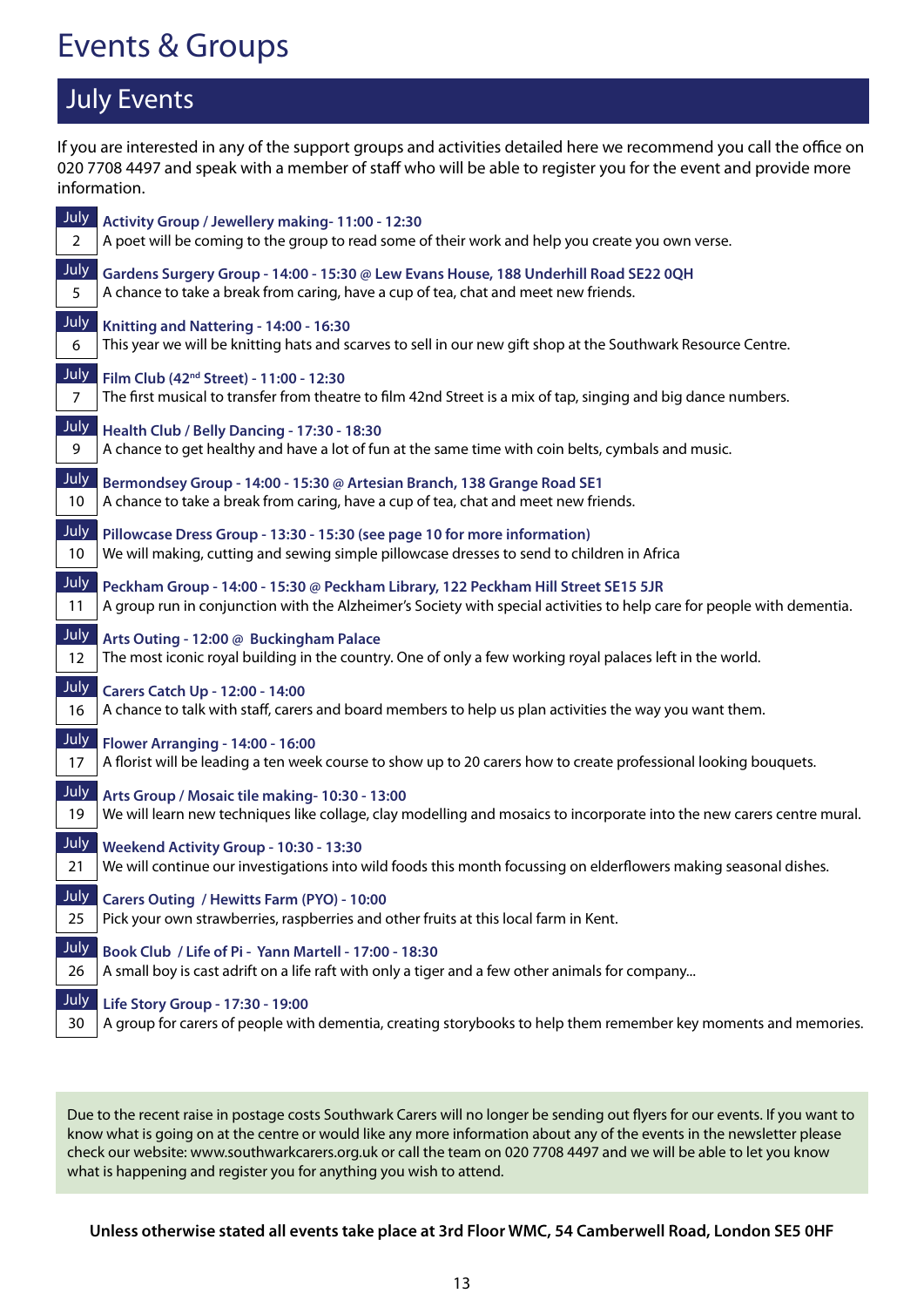# New Groups

#### **Diamond Jubilee Celebrations**

**May 28th - Arts Group (Flag Making) 10:30 - 13:00 June 2nd - Film Club / Tea Party 10:00 - 15:00 June 5th - Jubilee Outing 0 10:00 - 14:00**



To mark the Diamond Jubilee we are running 3 themed groups.

We are hosting a special arts group to create banners, bunting and flags to use at the centre tea party and take to the carers outing to the jubilee pageant on the 5th June.

June's Film Club will focus on the story of the royal family - looking at key events on film over the last 100 years including the coronation, weddings, funerals and commonwealth visits and the occasional gaffe by Prince Phillip.

We will also be joining the crowds on the 5th June to watch the river procession and pageantry. A group will be leaving from the Walworth Methodist Church at 11:00 to head to the embankment to watch the procession down the Thames and then head across to horseguards parade to see the changing of the guard.

#### **Pillow Case Dress Group 2nd Tuesday every month @ 2pm Starts June 2012**



Following the success of the knitting group last year to produce blankets for homeless people we are launching a new group to make pillowcase dresses.

Using a very simple template we will produce clothes to send out to African countries including Malawi, Kenya and Ghana through the 'Dress a Girl Around the World' charity which is based in America who have distributed more than 38,000 dresses to girls in developing countries.

We have a number of sewing machines at the carers centre and will be working to produce simple dresses for girls and tee-shirt shorts for boys.

Dresses and shorts can be made from new fabrics or recycled clothes and pillowcases, if you have any materials you would like to donate please let us know and we can arrange collection.

For more information about the charity go to: *www.dressagirlaroundtheworld.com* to see a pattern for the dress go to: *http://littlebiggirlstudio.blogspot.co.uk/2009/02/ pillowcase-dress-tutorial-dress-girl.html*

#### **Flower Arranging 3rd Tuesday every month @ 4pm**



Discover the secrets of successful floral design through this 10 week course. If you would like to arrange flowers for your home, friends and colleagues, and special events with confidence, then this group is perfect. We are working with a florist to provide up to 20 carers with a full floristry course.

You will learn:

- to understand why arrangements look good and why they do not, using the elements and principles of design
- the trade secrets that will enable you to make a few flowers go a long way
- the latest trends and techniques with up-to-theminute materials
- arrangements for large venues such as churches, marquees or reception halls
- flowers in a vase and handtied bouquets
- • pedestals
- table decoration and top table designs

Places are strictly limited, if you are interested in joining the group please contact Rob on 020 7708 4497 to register.

**Life Story Group - Last Monday every month @ 5:30pm**

**Life story work is a tool to enhance the care provided to older people particularly those with dementia.** 

- Life story work is an activity which involves reviewing and evaluating an individuals past life events and developing a biography of that person.
- It is used to help develop an understanding of a persons' past experiences and how they have coped with the changes in their life
- Life story work is a shared activity between the carer and cared for person.

Using a template put together by Dementia UK we will be running a monthly group to help those caring for someone with dementia.

The biographies cover elements including: My Childhood, My Working Life, Significant Life Events, Significant Places, Social activities and interests, Later life and retirement , My life now (what I like to eat and drink, things I enjoy, likes and dislikes and wishes for the future.



*'Doing life story work with my husband has made a difference to our relationship. I thought I had nothing in common these days but doing the life story made me realise we had a lifetime of experience and joy. My husband loves looking at the photos of us all'*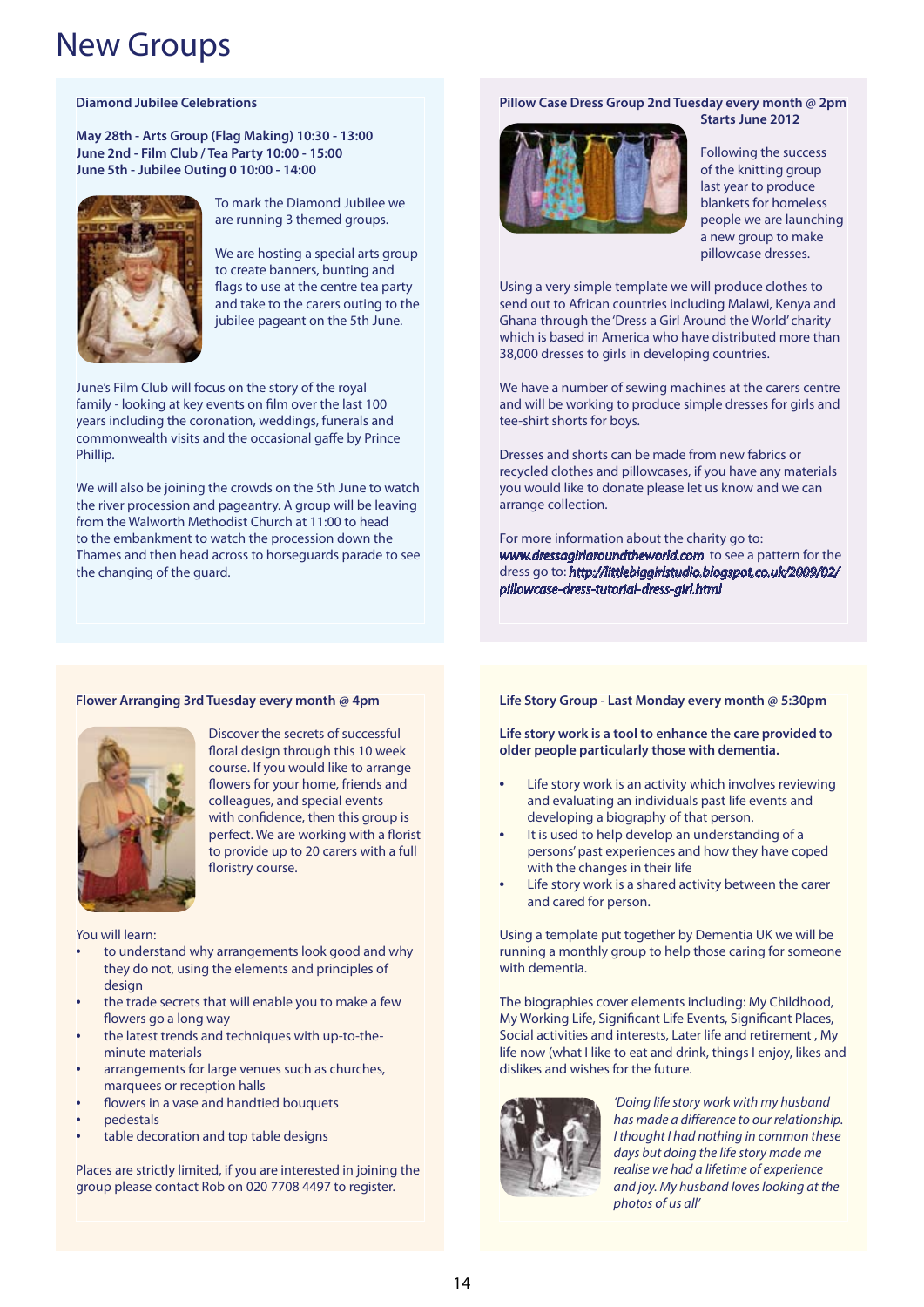## Can Counselling Help? Southwark Carers Massage Service

**Being a Carer can be a challenging role. At times it can evoke distress, frustration and anger. We all live through difficult and distressing events or experience painful feelings.**

While caring for a loved one these problems together with stress, illness or bereavement or on their own can damage our relationships and make it difficult to cope.

#### **What a counsellor does**

The counsellor's role is to help you gain a greater understanding and awareness of yourself and the problems you have to face. A counsellor will not tell you what to do, but will encourage you to develop confidence in your own ability to help yourself.

Counselling involves meeting weekly to talk about sometimes difficult or personal issues to help us find better ways of dealing with them. For this reason trust, confidentiality and a safe environment are all part of the service.



Southwark Carers offers one-to one counselling for adults caring for someone living in the London Borough of Southwark. Counselling will usually be weekly for a period up to 13 weeks.

Counselling is provided in venues across the borough of Southwark including Counselling and Health Centres.

Our counsellors are either in advance training or have already qualified and receive regular professional clinical supervision

What you can expect from us

- Courtesy and confidentiality.
- No discriminationon any grounds.
- A safe, non-judgmental space for you to talk
- A professional & clinically supervised service.

*We offer counselling during days and evenings, subject to availability.*



**Southwark Carers work in conjunction with a local agency Kander to provide massage and healing treatments for carers.**

In order to claim your therapies, you must have completed the Carers Assessment form.

If you have completed this you can contact us to request a massage token which allows you to claim up to 3 one hour massages at Kander at times which suit you.

To claim your tokens please call Rob on 020 7708 4497

We have had some great feedback from carers about this service including:

*"It felt absolutely fabulous, I haven't relaxed like that in years. The whole experience was wonderful. I went in full of aches and pains and came out rejuvenated."*

## Drop in advice sessions time change

**The weekly advice and support session Southwark Carers run at Sunshine House in Peckham has been changed to a new later time to allow working carers and carers with children to access support**

The new service runs from 15:00 to 17:00 at Sunshine House. Sunshine House improves services for children with special needs, disabilities and other vulnerabilities. The centre gives a range of services that are easily accessible to meet the needs of children and young people in Southwark. These services are in a child-centred and family-friendly environment.

Sunshine House is situated on the corner of St Giles Road and Peckham Road in Camberwell.

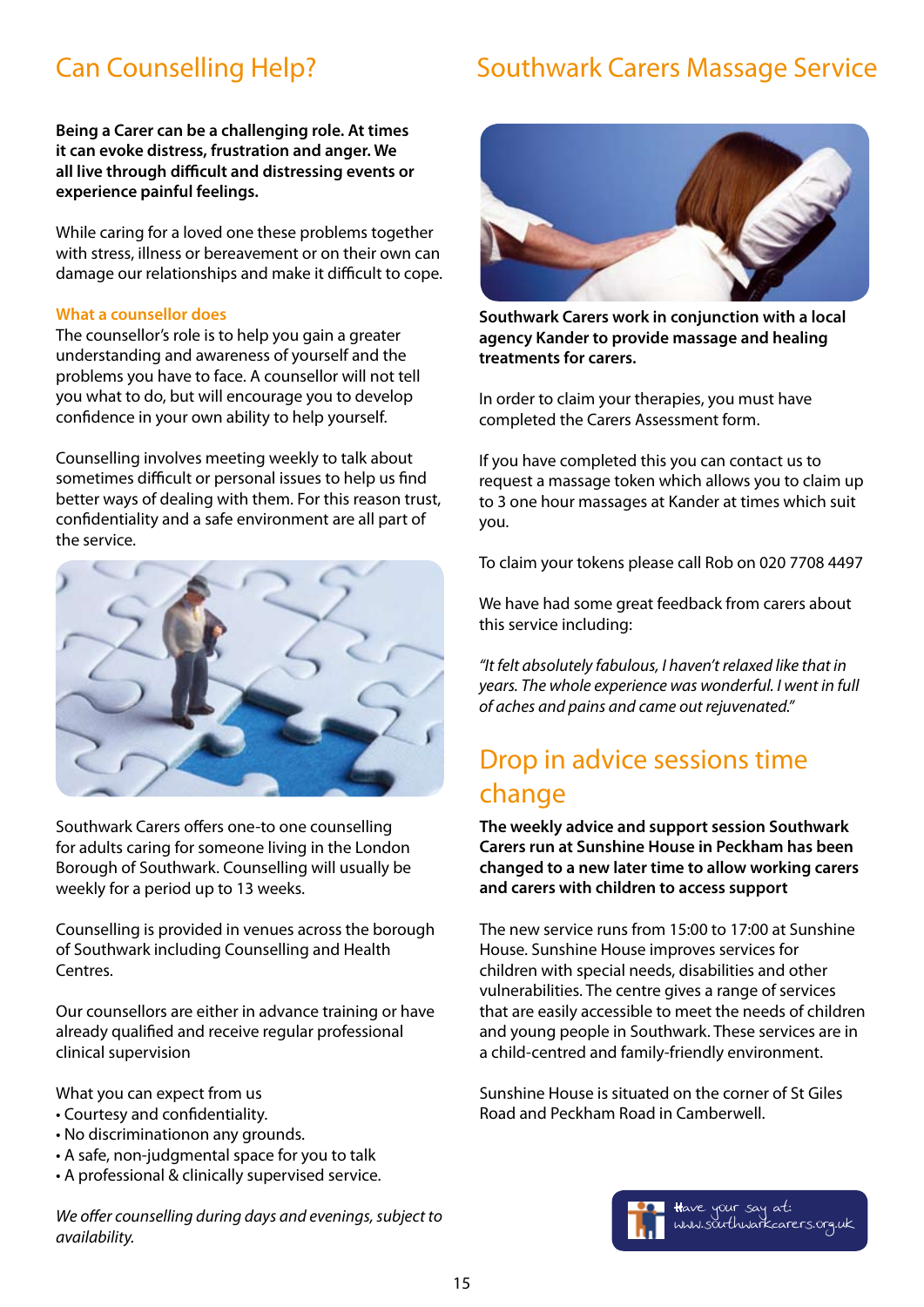## Mental Health Carers

## NHS reforms 'a risk to vulnerable children'

**There is "deep unease" over the way vulnerable children will be looked after in England under a new NHS system, health leaders say.**

The NHS Confederation said a confused and fragmented service which might fail needy children was being created.

It highlighted arrangements for youngsters in care and custody as well as those with mental health problems.

But the confederation also said those with complex health needs and disabilities could be affected too.

The group, which represents managers, said the changes being made risked undermining the good strides made in recent years by councils and primary care trusts, which currently organise care.

It said in the future there would be up to five different parts of the NHS that could end up playing a part.

These include the NHS board, its regional offices, the GP-led clinical commissioning groups and Public Health England, a national body that will come under the remit of the Department of Health.



Jo Webber, deputy policy director of the NHS Confederation, who will be discussing the issue at a conference of leading health professionals in Coventry on Wednesday, added: "We have ample evidence from the past of what goes wrong when organisations are not co-ordinated to work together properly.

"There is deep unease in the NHS that, in reorganising the system, we are resetting to a model that is potentially riskier and certainly more fragmented."

A Department of Health spokeswoman said guidance would be published on the issue soon, adding it was a "priority" for government that robust arrangements were in place.



## Families and carers and mental health

**Families and Carers play a vital role in supporting people with mental health problems and / or an addiction to drugs or alcohol. We know that this role can sometimes be difficult, demanding and lonely.** 

Since 2009 the Trust has run an annual Family and Carers Listening Event, which gives families and carers the opportunity to meet and share their experiences with staff, gather information and to hear about the work being developed across the Trust.

To register your interest in attending the event please contact:

Gareth Evans Team Administrator 111 Denmark Hill Maudsley Hospital SE5 8AZ

Phone: 020 3228 2597 Fax: 020 3228 2500 email: gareth.evans@slam.nhs.uk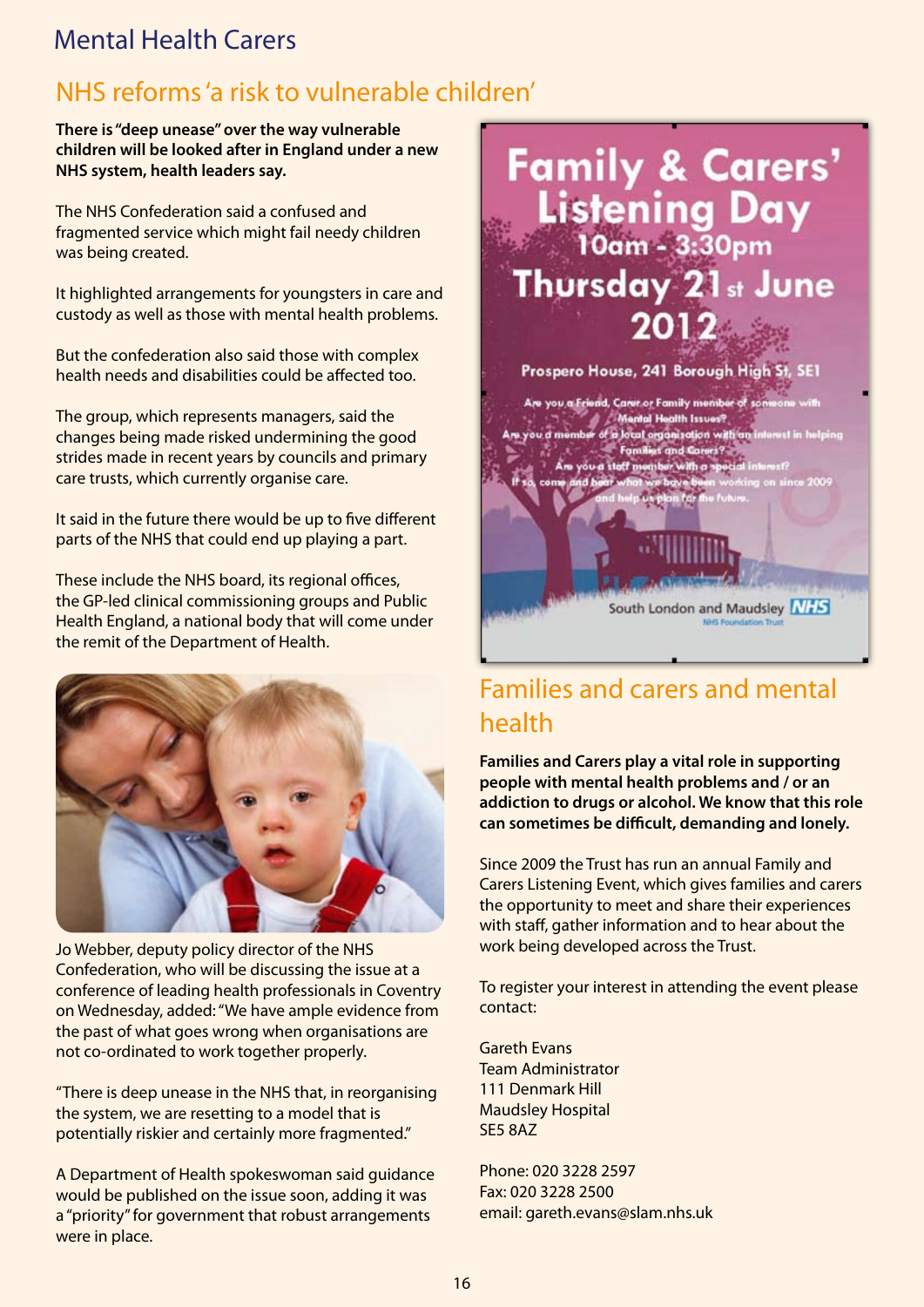## **CoolTan Arts Largactyl Shuffle**

Ends: Camberwell Green **Join CoolTan Arts Largactyl Shuffle, a free guided cultural**  Times: 12noon – 4:30pm **walk around Southwark, promoting mental health and**  physical wellbeing, using art, humour and history and de**stigmatising mental distress.**

> This month will be an exploration of the origins of May Day and a celebration of the return of spring. Learn more about the history of the ancient festival and its connection to Southwark. Learn about Walworth May Queens, the Bermondsey Maypole, Morris dancers, Jack in the Green, Sid Barrett, Folk songs and much more!

The walk ends at Camberwell Green in time for the Grand Unveiling of the CoolTan Arts Largactyl Shuffle Bench at 3pm, next to the Ginkgo Tree planted to commemorate World Mental Health Day 2011. The sculptural bench, designed by Rossan Daskalov, was made possible by Camberwell Community Council's Cleaner Greener Safer fund awarded to CoolTan Arts and creates a place of calm contemplation for all to enjoy.

#### *Come a dancing and a drumming, through the streets of Southwark this May.*

*In hand we'll have a May Day pole, and also have lots to say; Sid Barrett gets a mention, and there'll be a song or two. We will interest you with history, about the Borough and the zoo!* 

We will meet at 12 beside the Tate Modern, and take you all in hand. Dress up, bring drums, come bearing gifts, And join our merry band (of largactyl shufflers).

The walk leaders wear orange high-viz vests and rucksacks. Call CoolTan Arts on 07985 658443 if you cannot find the group of walkers on the day.

The walk is free but voluntary donations will be appreciated. Please wear comfortable shoes and bring a bottle of water. The walk is accessible to wheelchair users, people with disabilities.



**CoolTan Arts** believes mental wellbeing is enhanced by the power of creativity. It is a pioneering arts and mental health charity run by and for people with mental distress and exists to inspire the wellbeing and creative participation of a diverse range of people through the production of arts.

**CoolTan Arts Largactyl Shuffle May Day Walk around Southwark**

#### **Saturday 19th May**

**Start:** Tate Modern **Ends:** Camberwell Green **Times:** 12noon – 4:30pm **Cost:** free/voluntary donation

## MH Support groups



#### **Maroons Group - 18:00 - 20:00**

Service for Afro-Caribbean Mental Health Users. Thur | Unit 3 and 5 Addington Lofts 1 Bethwin Road, SE5 0HF *For details: Call Lucky on 020 7708 1524*



**Chaucer Group - 18:30 - 20:30** Service for people aged 18-65 with a mental health diagnosis. 13 Ann Moss Way (off Lower Road), Rotherhithe, SE16 2TH *For details: Call Judith on 020 3228 9800*



**Lordship Lane Group - 17:00 - 19:00** Service for people aged 18-65 with a mental health diagnosis. Top Room, Dulwich Library, 368 Lordship Lane SE22 8NA

*For details: Call Vishnu on 020 3228 2767*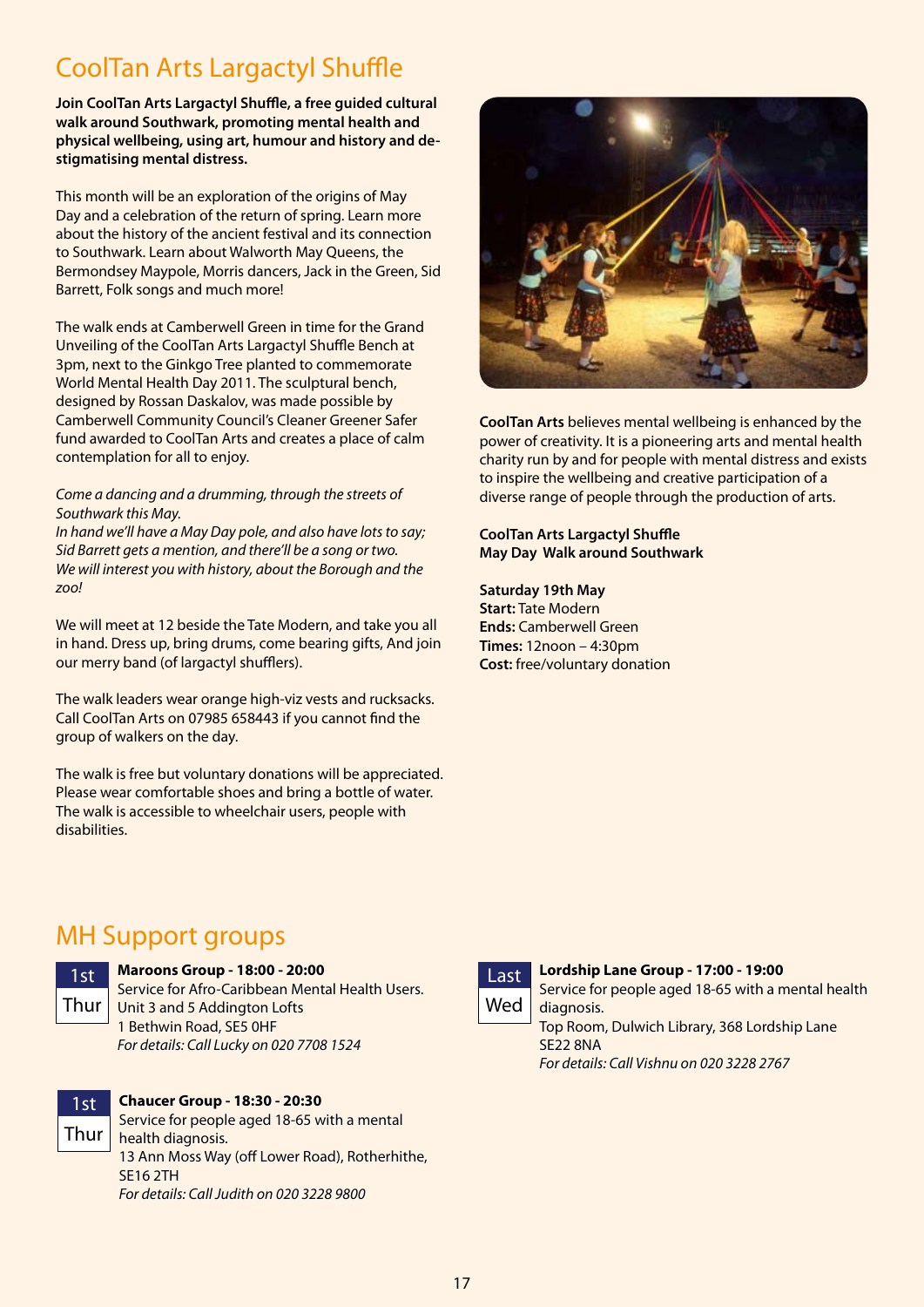## Southwark Carers Flexi-respite Service

**When you are taking care of somebody you also need to think about caring for yourself. In most jobs you get paid holidays - you should try to take some time off from caring too!**

You can get some respite from your caring role in a number of different ways:

- Residential respite: The person you care for goes away to be looked after by someone else for a while – residential or nursing care or on a holiday.
- Domiciliary care: Someone comes into your home and takes over care for a while (a few hours or sometimes overnight) so you can go out or have some time to yourself.
- You can sometimes get a break when the person you care for is involved in other activities, for example at school or a Day Centre.



Southwark Carers work closely with a number of domicilary care service providers, to provide respite cover for Carers.

## Help Us Identify Hidden Carers

**Do you belong to a community group, or attend a church, mosque, temple or other place of worship or faith group?**



Staff from Southwark Carers can come and talk to groups about:

- What is meant by the term 'carer', to help reach more people in the community who are in a caring role
- The role of the Carers' Centre and the services we offer
- The impact of mental illness on families
- How families are affected by someone's drug or alcohol use

We can also respond to requests to come and talk on other topics, where appropriate. Please speak with any member of staff if you think that the group you attend would be interested in one or more of us coming along to speak to the members.

Alternatively, we can give you some of our leaflets to take to your group or out the group on our mailing list to receive the Southwark Carers' Newsletter on a regular basis. Please call the office and ask for Rob.

## 30% Increase in postage costs leads to change of way we advertise



**Due to the large increase in postage costs which came into effect on the 30th April 2012 we are no longer able to send out flyers to every event that we organise.**

The 30<sup>%</sup> increase on 1<sup>st</sup> class and 39<sup>%</sup> increase on 2<sup>nd</sup> class stamps means it has become prohibitively expensive to send out flyers as we have done in the past.

We will advertise all of our events in our newsletter and on our website www.southwarkcarers.org.uk

If you are unsure of what is happening at the centre you can also call the office on 020 7708 4497 and speak with any member of staff who will be happy to tell you what is going on and register your interest in attending.

We will also be sending more invitations to carers by email, if you wold like to receive updates this way make sure we have your details by sending us an email to *info@southwarkcarers.org.uk* with the subject line invitations.

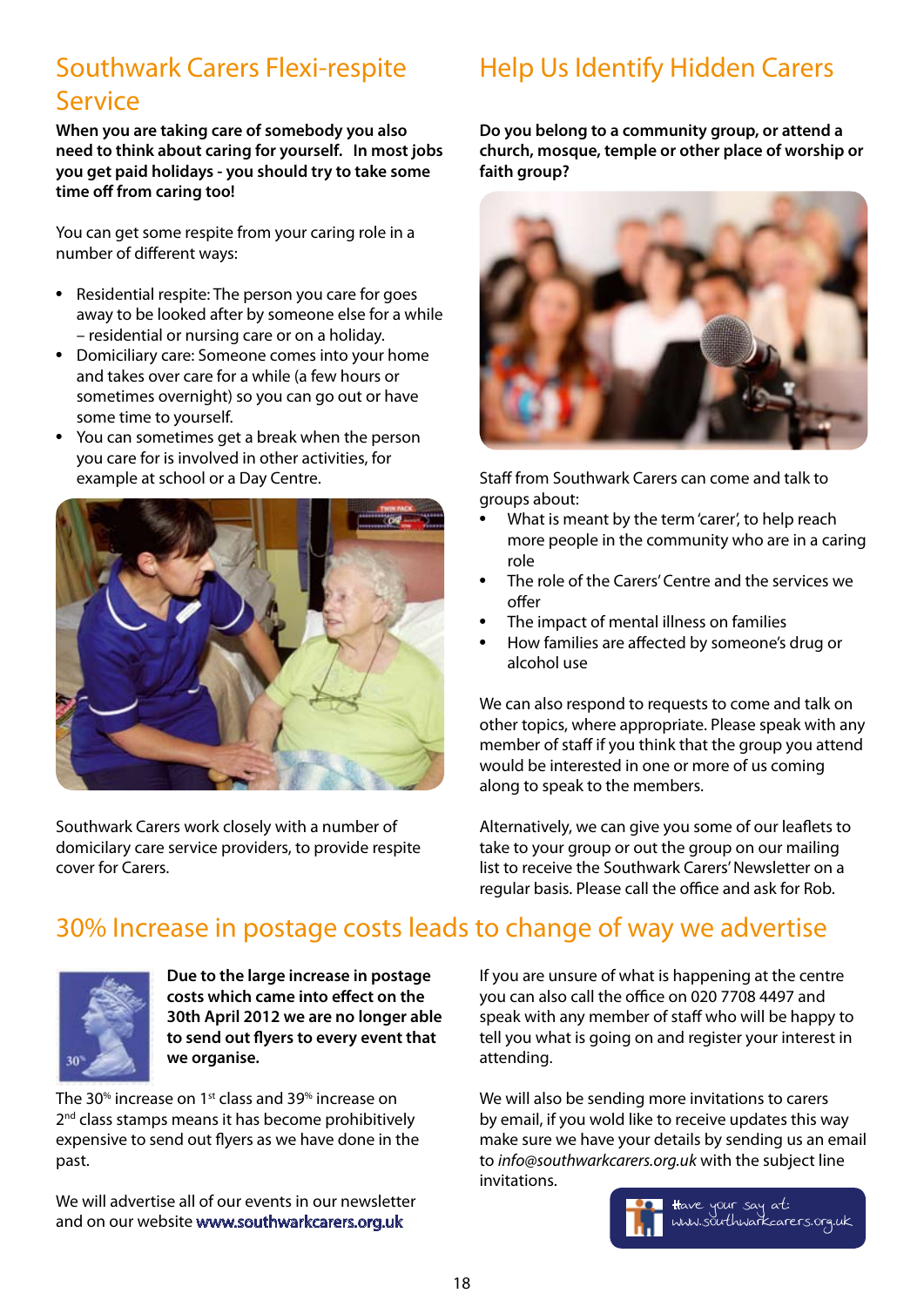# Associated services

## Southwark Disablement Association

**Southwark Disablement Association (SDA) is a user led voluntary organisation of and for disabled people providing services to disabled adults with physical, neurological or sensory impairments who live in Southwark.** 

#### Their services include:

**Advice and Support** to help people with disability issues including equipment and welfare benefit advice.

**Advocacy** to help with social services, occupational therapy, outcome based assessments, housing and independent living.

**Transport and access** advice to help with independent travel, buses, freedom passes and taxi cards.

They have a specialist **deaf access and outreach** worker who can provide information and support with council and health services and completing DLA and other benefit letters and forms.

They also run a **befriending service** for people who feel isolated who can also undertake basic gardening, DIY and shopping for people.

They can also help people on **personal development**, exploring your life opportunities helping you to use your personal budget to it's maximum ensuring your support plan works for you the best it can.

SDA also runs a **domicillary care** service that can help users with personal care and household tasks.

Their offices are fully accessible to visitors between 10:00 and 16:00 Monday to Friday.

Home visits can be arranged where necessary

Southwark Disablement Association Southwark Resource Centre 10 Bradenham Close, London, SE17 2QB

sda@dircon.co.uk www.sda.dircon.co.uk

Main Switchboard - 020 7701 1391 Personal Development - 020 7525 5738 SDA Domicillary Care - 020 7277 4446

## Share & Care Sunday Lunch

**Location: The George Hotel, 19-21 George Street, Edinburgh EH2 2PB Date: 20th May 2012**

Billed as a fun-filled afternoon for all the family, the Share & Care Sunday Lunch promises delicious food, great entertainment and prizes a plenty. The event, which will be raising money in support of The Princess Royal Trust for Carers in Scotland\*, will be hosted by the inimitable John Amabile, ITV's 60 Minute Makeover star.

Music is provided by the super smooth Andy Miller with tributes to Michael Buble and the Rat Pack and the event is being organised by Kai Murray, a longstanding supporter of our work in Scotland. All funds raised will be used to further our work in support of carers and young carers. Ticketing information: £45 a head (three-course meal and a glass of fizz)

For more information about the event, contact Yvonne Hughes, Senior Fundraising Manager, on 0141 221 5066 or email yhughes@carers.org

## Books for carers



**Comforting Touch in Dementia and End of Life Care** *Barbara Goldschmidt and Niamh van Mienes*

**Comforting Touch** in Dementia and **End of Life Care** Take My Hand **COLLE All Street Colle** 

The simple sensation of touching someone's hand can have a powerful therapeutic effect. Hand massage is a positive and meaningful way of reaching out and providing comfort to those who are elderly, ill or nearing the end

of life, and it can be particularly effective for people with dementia who may respond well to positive nonverbal interaction.

This book offers inspiration for all caregivers looking for an alternative way to support and connect with a family member, friend or patient in their care. It teaches an easy 30 minute hand massage sequence and offers clear instructions and detailed illustrations to guide the reader through each step. Combining light massage strokes with focused awareness, and paying close attention to points on energy pathways, this book introduces a structured way of sharing touch that is grounded in Western and Eastern massage traditions.